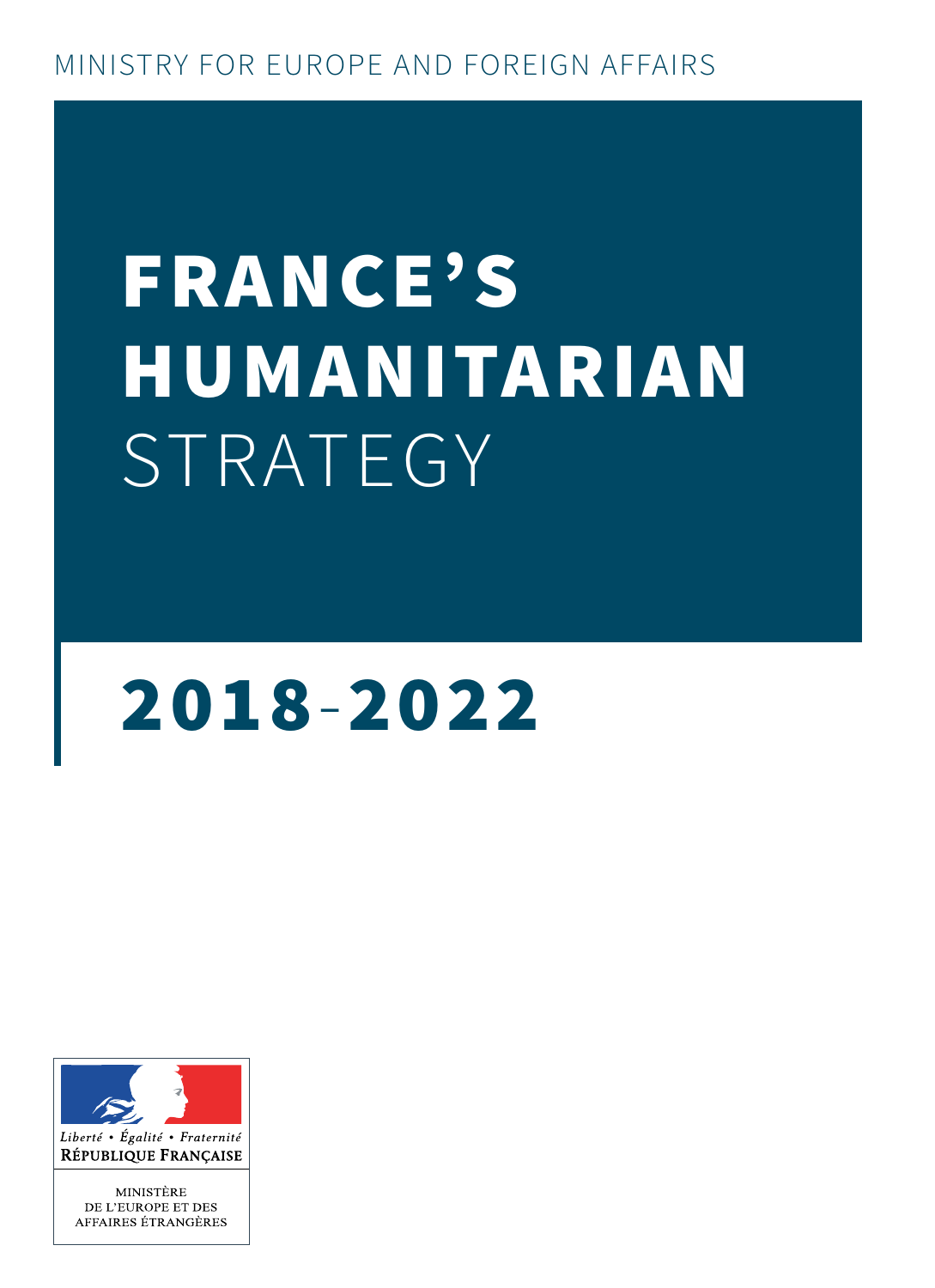| <b>Foreword</b>                                                                                                                     | 3   |
|-------------------------------------------------------------------------------------------------------------------------------------|-----|
| I. The context: Greater needs that require greater international efforts                                                            | - 5 |
| 1. Ever more crises                                                                                                                 | 5   |
| 2. A surge in the number of prolonged crises                                                                                        | 5   |
| 3. Growing violations of international humanitarian law                                                                             | 5   |
| 4. A movement to reform the international humanitarian system                                                                       | 6   |
| II. Renewed humanitarian diplomacy to strengthen IHL compliance                                                                     | 8   |
| 1. Promote IHL compliance through international forums and developing stronger humanitarian<br>dialogue with international partners | 8   |
| 2. Strengthen and promote the operational practices of the armed forces                                                             | 12  |
| III. Greater resources for more effective action                                                                                    | 14  |
| 1. A significant increase in resources for French humanitarian action                                                               | 14  |
| 2. Renewed efforts for transparency and accountability                                                                              | 15  |
| 3. Improved efficiency through harmonization and streamlining                                                                       | 15  |
| IV. Integrating humanitarian action into sustained crisis support                                                                   | 17  |
| 1. Bolster the humanitarian-development nexus                                                                                       | 17  |
| 2. Build local stakeholders' capacities                                                                                             | 20  |
| The 15 decisions of France's humanitarian strategy 2018-2022                                                                        | 21  |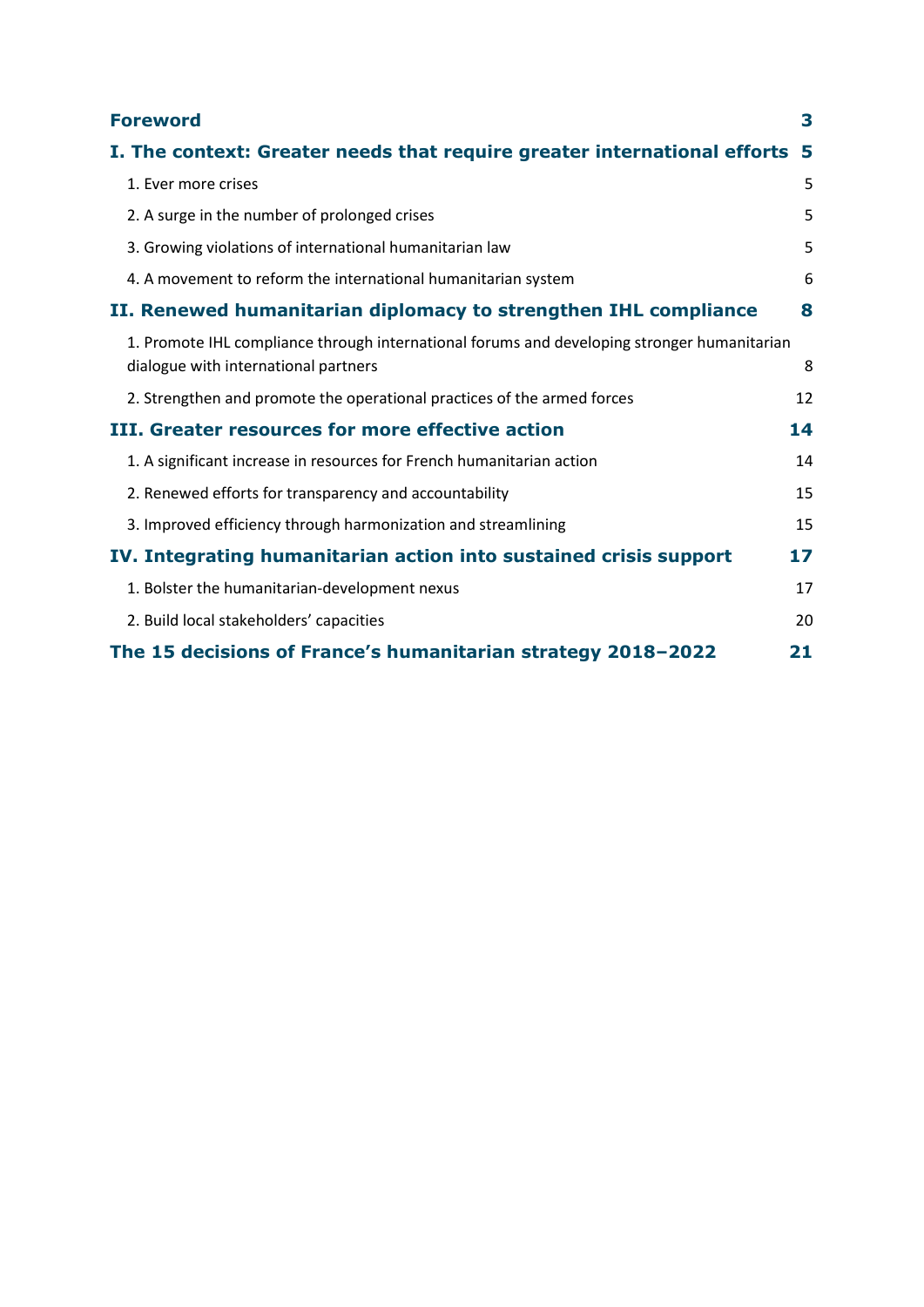### <span id="page-2-0"></span>**Foreword**

#### **By Jean-Yves Le Drian**

#### **Minister for Europe and Foreign Affairs**

Humanitarian action is a pillar of our foreign policy. France has helped define what it means, participated in the debates that have shaped it, and supported its development and expansion, both on the ground through its pioneering NGOs and in international forums. From negotiating the first Geneva Conventions in 1864 to French doctors' work in Biafra, reception of Vietnamese boat people and the founding of emblematic NGOs such as Doctors without Borders, Handicap International (each honoured with the Nobel Peace Prize in 1997 and 1999, respectively), Action Against Hunger and Doctors of the World, France is deeply involved in an arm of international relations that over the decades has become a field in its own right.

Humanitarian action aims to save lives and ensure the dignity of populations in countries affected by natural and man-made disasters by meeting their basic needs: access to water and sanitation, food, medical care, shelter, etc. Through a duty of solidarity, an approach of subsidiarity and complementarity, and its contribution to international stability, humanitarian action is inseparable from our vision and the values of our engagement in the world. In France, we are lucky to have developed exceptional humanitarian expertise through the commitment of French organizations and the men and women who work for them. I would like to honour their unwavering commitment to the cause. Inspired by the generations before them who embarked on this demanding path, their skills are unanimously appreciated, even as theatres of emergency humanitarian action have multiplied.

Humanitarian action is directly affected by the deteriorating international environment. The proliferation of crises and conflicts, their increasing complexity and prolonged nature, now ever closer to Europe, are the most visible and worrying symptoms of a shifting international context. They lead to a substantial increase in the needs of populations who are victims of these upheavals. Aid workers, who are on the front lines of these crises, know better than anyone.

The crises of our times are multidimensional; they combine economic and environmental factors, political challenges and security threats. As a result, civilian populations may never have been so vulnerable. The figures speak for themselves: 128 million people around the world need immediate humanitarian assistance; 65.5 million people have been uprooted, driven from their homes in search of a better future. Meanwhile, the epidemics that emerge at the heart of crisis situations make large-scale medical response actions critical. We also live in a time where international humanitarian law is being called into question. In numerous crisis theatres, violence against civilian populations occurs daily, and in certain cases, is systematic. Providing international assistance to affected populations is more difficult and humanitarian and medical personnel have become targets themselves.

Humanitarian action has a key role to play in our overall approach to crisis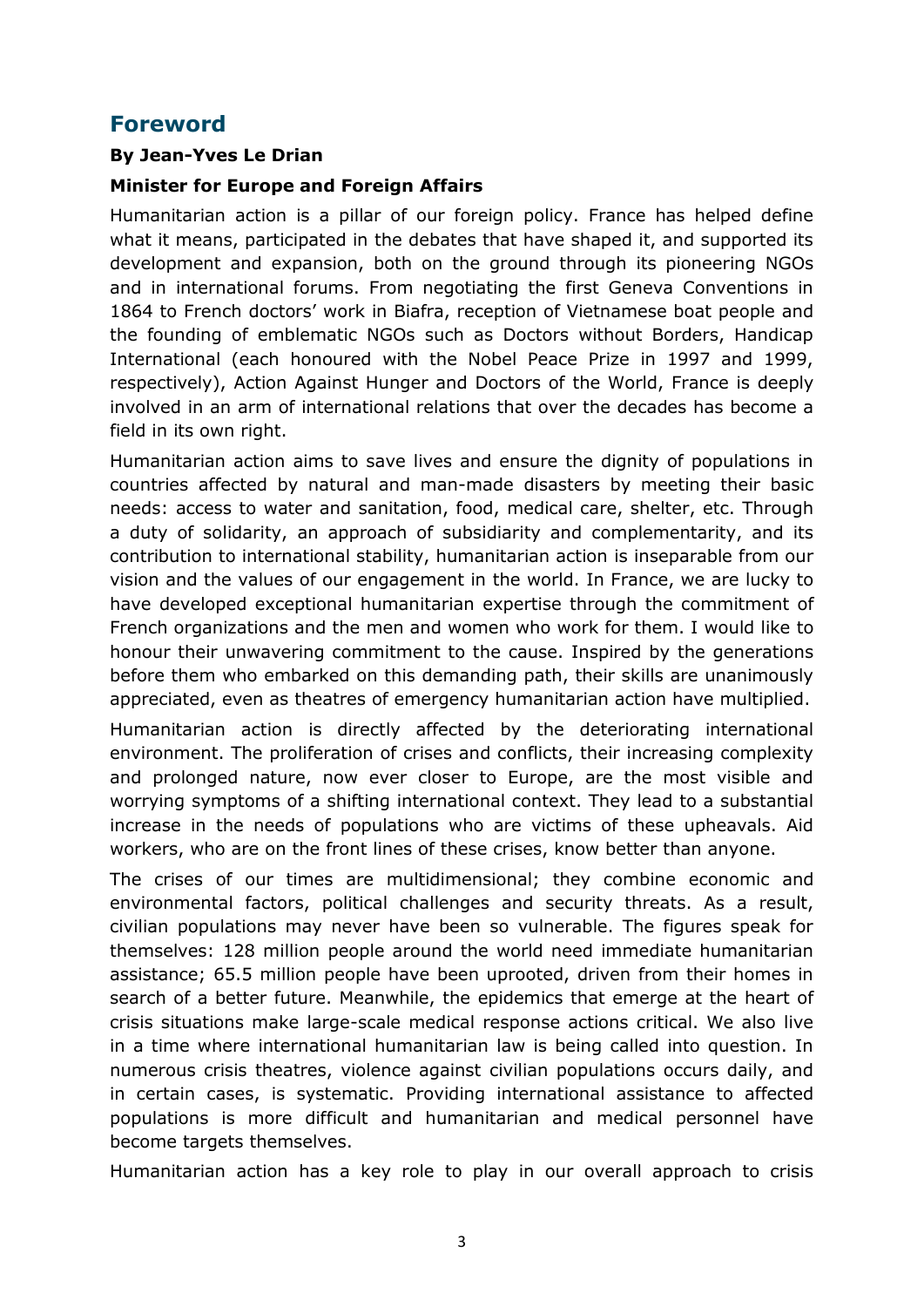management. However, for years now, the state resources devoted to humanitarian action have not been able to meet soaring needs nor France's ambitions for crisis intervention. We have decided to give ourselves the means to address this new reality.

As part of the increase to our official development assistance as determined by the French President, additional efforts will be made for humanitarian aid. In February, the Interministerial Committee for International Cooperation and Development set out our objectives: France's annual contribution to humanitarian action and post-crisis stabilization will reach €500 million by 2022. By tripling our means, this increase – unprecedented in recent years – will benefit all instruments used for French humanitarian action.

Along with this upscaling of our capacity for action, we must develop a new framework within which to work. This is the priority of this national humanitarian strategy, which seeks to make our assistance more effective. It is based on three main areas of focus: increasing resources and improving how they are used; integrating humanitarian action into sustained crisis management; and enhancing compliance with international humanitarian law through international forums, our bilateral relations and on the ground.

This new strategy also addresses the phase of profound reforms the world humanitarian system has begun to make it more efficient, more transparent, closer to populations in need, more focused on supporting local actors, and an integrated component of sustained crisis management rather than solely an emergency response. This desire for improvement, undertaken by the World Humanitarian Summit, is implemented through the Grand Bargain, which France endorsed last summer.

With its new humanitarian strategy, France is at the forefront of this transformation. This document marks a new stage in our commitment by setting a clear course of action with the means necessary to increase and improve our humanitarian aid. The Ministry for Europe and Foreign Affairs is proud to partner with French NGOs to take on this necessarily ambitious challenge. France is and will continue to be at their sides to protect life and human dignity and support international law.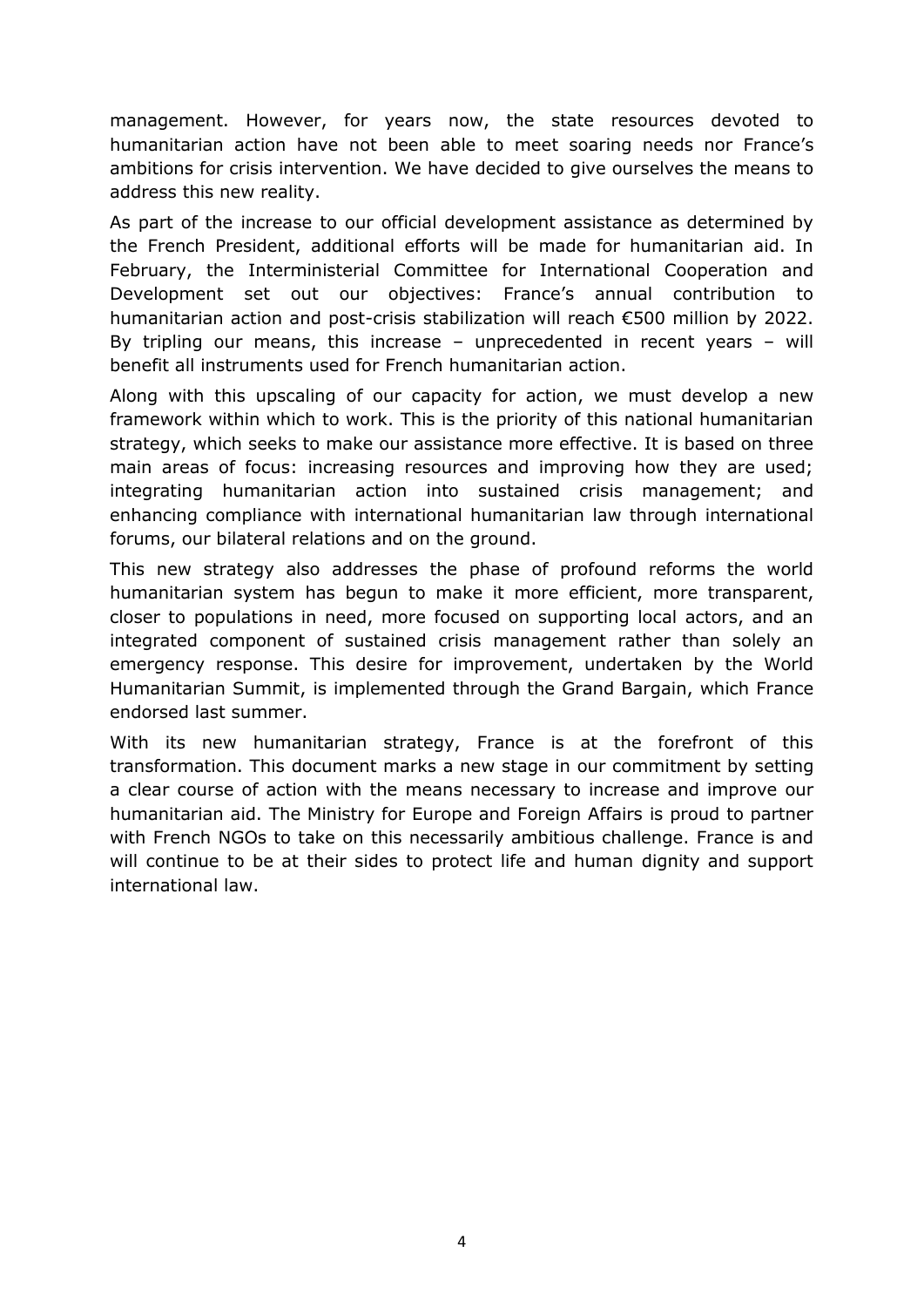# <span id="page-4-0"></span>**I. The context: Greater needs that require greater international efforts**

#### <span id="page-4-1"></span>**1. Ever more crises**

While interstate armed conflicts have become less frequent since the end of the Cold War, new types of armed clashes have emerged. As societies become more fragmented, causing growing political and socioeconomic tensions, local and infra-state conflicts have risen sharply. A total of 278 armed conflicts were identified in 2006; there were 402 in 2016. Across the world, most humanitarian needs are a result of conflicts: 23 of the 25 countries covered by the UNcoordinated humanitarian response plans for 2018 are in conflict. Armed conflicts are also the leading cause of forced displacements (internal displacement and refugees), which have soared from 39.5 million in 2006 to 45.1 million in 2012 and 65.6 million in 2016. This is nearly the equivalent of the entire population of France.

The frequency and intensity of natural disasters are unprecedented in modern history, mainly due to climate change. Vulnerability to pandemics is rising because of increasingly mobile populations, exploding demographic growth, urbanization and climate change. Until the early 1990s, fewer than 300 disasters per year were observed in the world. Since the early 2000s, this figure has climbed to more than 500 every year. In all, 124 million people were affected by natural disasters in 2012; in 2016, there were 204 million victims.

#### <span id="page-4-2"></span>**2. A surge in the number of prolonged crises**

Crises have also become more prolonged. UN inter-agency calls for humanitarian funding in a given country or zone now have an average duration of eight years; 84% of humanitarian aid is allocated to crises of more than three years, and 69% to crises lasting more than ten years. "Humanitarian traps" are forming, where emergency response stakeholders are present for years and short-term fixes become long-term solutions. These situations risk becoming "forgotten crises", abandoned by international funding efforts despite unchanged needs.

#### <span id="page-4-3"></span>**3. Growing violations of international humanitarian law**

Violations of the basic rules of international humanitarian law (IHL) are becoming increasingly common. Civilian populations and property are attacked, with markets and schools targeted directly. Humanitarian stakeholders are also targets and attacks against them have risen significantly, tripling in the past 20 years. Attacks against the wounded and medical personnel, blocked access to medical care and the destruction of medical facilities have also reached extremely worrying levels. The indiscriminate use of explosives in populated areas has also had dramatic consequences for civilian populations. While such violations are not new, they appear to be used more systematically to achieve a military advantage in conflict. The systematic blocking of humanitarian access and the use of famine as a war tactic have become commonplace in many areas.

As crises spread, become prolonged and more complex, and are aggravated by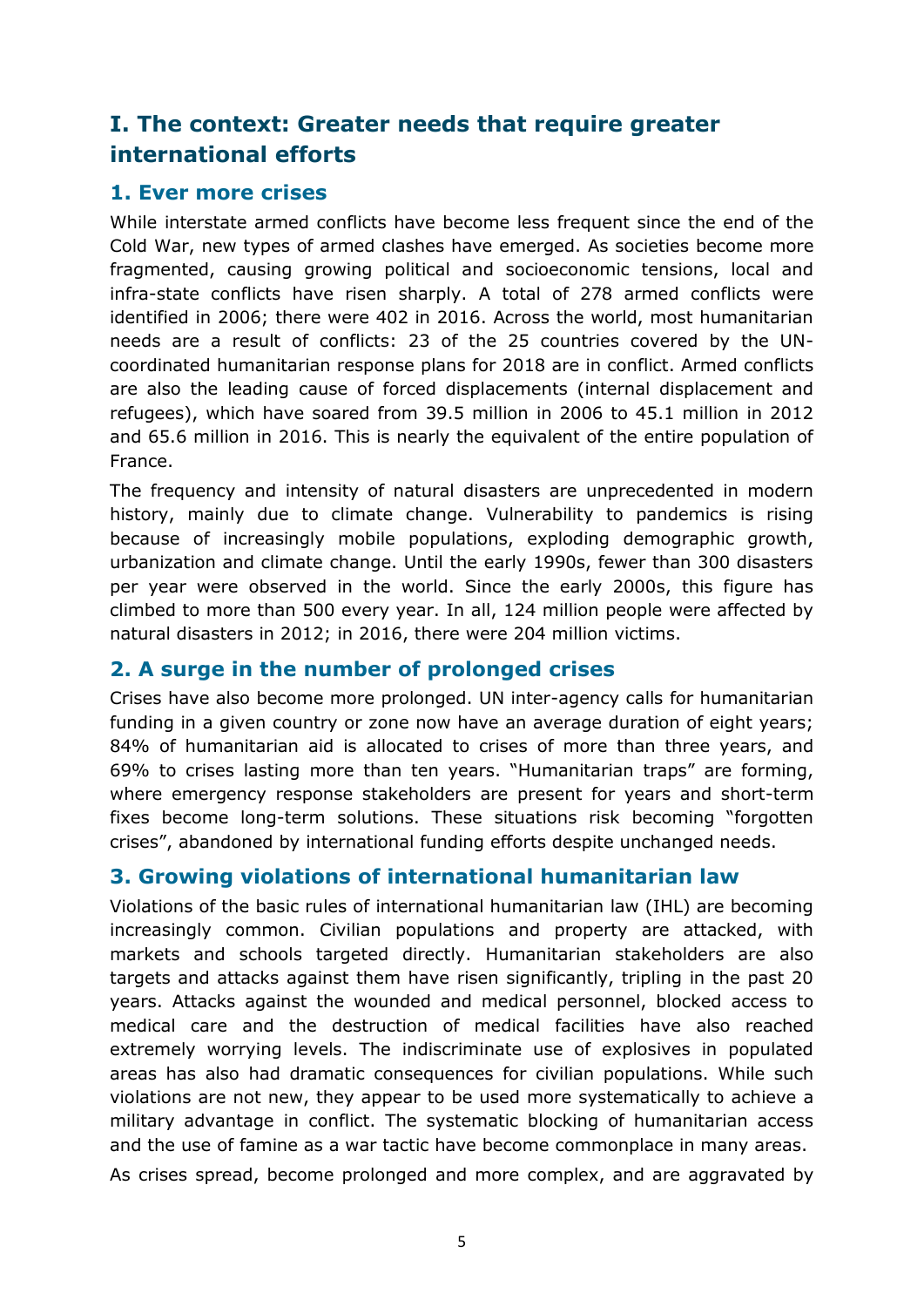growing violations of international humanitarian law, needs have risen sharply. According to the United Nations Office for the Coordination of Humanitarian Affairs (OCHA), the number of people requiring humanitarian aid has more than doubled in five years, from 61.7 million in 2012 to 128.6 million in 2017. Estimates for 2018 put this figure at 135.7 million.

Even if humanitarian aid has grown substantially since the Cold War ended – from \$2 billion in 1990 to \$16 billion in 2012 and \$27.3 billion in 2016 – this increase is inadequate with regard to actual needs. It has been estimated that \$40 billion a year is required to provide relief to the global populations that need it, which translates to a 40% funding shortfall. This shortfall is constantly growing: until 2010, it hovered around 30%, before rising to an average of 40% and reaching 48% in 2017.

# <span id="page-5-0"></span>**4. A movement to reform the international humanitarian system**

In light of these growing humanitarian needs, on the occasion of the World Humanitarian Summit held in Istanbul in May 2016 and convened by United Nations Secretary-General Ban Ki-moon, the international community was asked to profoundly rethink its humanitarian action through a new Agenda for Humanity. The agenda has five major areas for action: (1) prevent and end conflicts, (2) respect rules of war, (3) leave no one behind (refugees and displaced persons, women, young people, vulnerable populations), (4) work differently to end need (planning, consideration of beneficiaries, humanitariandevelopment coordination), and (5) invest in humanity (by reducing risk and vulnerability, increasing stability, and building local capacities).

During this summit, France was especially committed to bolstering political mobilization to prevent and resolve conflicts, protect civilians and comply with international humanitarian law, and encourage local and national stakeholders to increase education efforts in crisis situations and to better coordinate humanitarian and development action.

During the preparation phase for the World Humanitarian Summit, the United Nations Secretary-General created a High-Level Panel on Humanitarian Financing. In its report, the panel proposed the "Grand Bargain", an agreement between donors and aid providers to thoroughly reform the world humanitarian system based on ten priorities to address the identified financing shortcomings.

In autumn 2017, France endorsed the Grand Bargain, which includes a list of 52 commitments related to the ten priorities and a process to implement them, overseen by ten working groups managed jointly by a donor and an aid provider. This is the main forum where donors and aid providers work together to improve the efficiency of humanitarian action. As of 1 January 2018, it had been endorsed by 55 humanitarian stakeholders (including 17 of the 20 largest global donors, all UN humanitarian agencies and most UN development-related agencies, the ICRC, various NGO coordinators and major NGOs) and is a cornerstone in the negotiations to reform the world humanitarian system.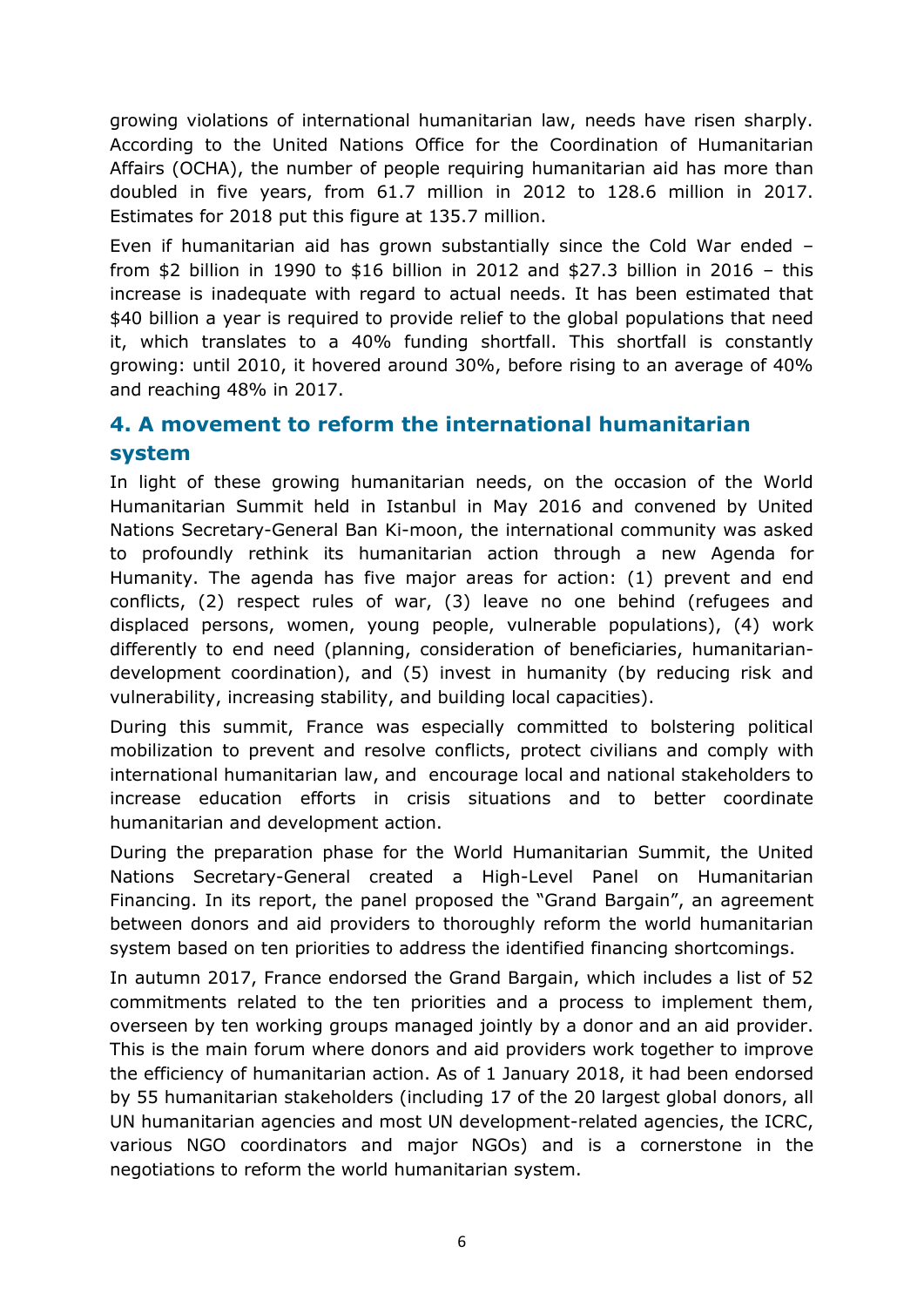#### **Grand Bargain priorities**

- Transparency
- Support for local stakeholders
- Monetary aid
- Harmonization of procedures and reduction of agencies' structural costs
- Joint analysis of needs
- Greater inclusion of aid beneficiaries in decision-making
- Joint multiannual humanitarian and development planning and financing
- Increase in share of non-earmarked funding
- Streamlined reporting requirements
- Humanitarian-development nexus

As humanitarian crises and needs continue to grow, and following the French government's commitments during the World Humanitarian Summit and for the Grand Bargain, as well as its endorsement of the European Consensus on Humanitarian Aid and the principles and good practices promoted by the Good Humanitarian Donorship, France has drawn up a new Humanitarian Strategy (2018–2022). To create this new strategy, France worked in conjunction with its national partners (through the Humanitarian Consultation Group, which brings together France's two major humanitarian organizations and government representatives every two months) as well as European and international partners.

France has also drawn lessons from its previous Humanitarian Strategy (2012– 2017), which was subject to a mid-term review and ex-post evaluation. The French initiative was commended for its reactivity and flexibility and proved effective in dealing with humanitarian emergencies. However, due to limited resources and insufficient coordination with development stakeholders, it was unable to fully address issues stemming from the rising number of prolonged crises.

This new Humanitarian Strategy has three main areas of focus:

**1.** Pursue active humanitarian diplomacy to promote and strengthen compliance with international humanitarian law

**2.** Allocate greater resources to support more effective and transparent humanitarian action

**3.** Integrate humanitarian action into sustained crisis support

The strategy will be subject to a mid-term review as part of the 5th National Humanitarian Conference in 2020, when France's major humanitarian aid stakeholders meet with government representatives. It will be reviewed again in 2022 and will be discussed regularly by the Humanitarian Consultation Group.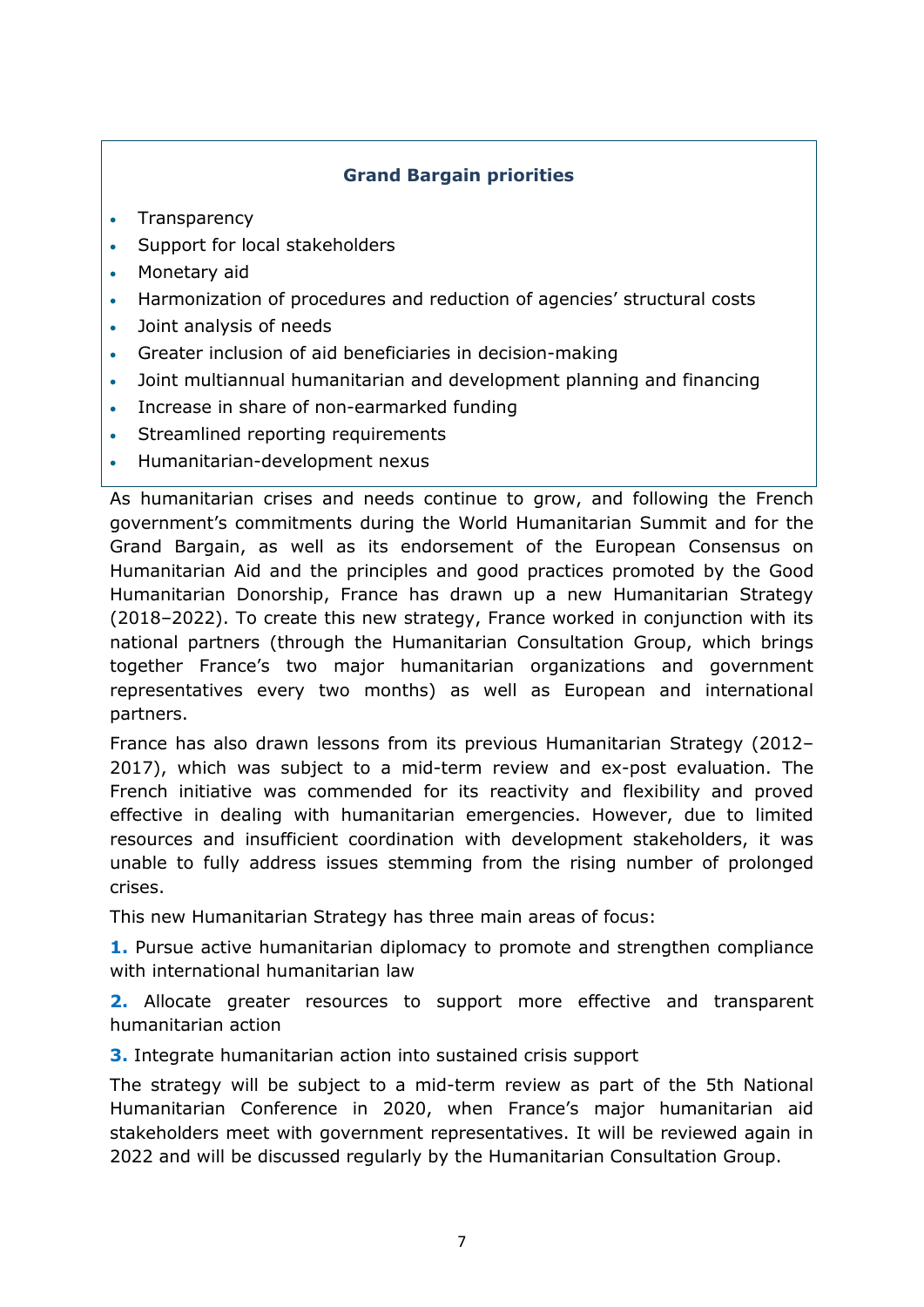# <span id="page-7-0"></span>**II. Renewed humanitarian diplomacy to strengthen IHL compliance**

France is committed to promoting and ensuring compliance with international humanitarian law and the humanitarian principles of humanity, neutrality, impartiality and independence. France has continually stressed the universality of IHL rules, which apply to all parties involved in a conflict, regardless of the type of conflict. It promotes all actions to prevent the exploitation and politicization of humanitarian aid, which run counter to humanitarian principles. It is also especially concerned with training its diplomats on humanitarian law, particularly through its partnership with the ICRC.

Within international forums and in the field, France works to ensure IHL compliance in line with two areas of focus:

# <span id="page-7-1"></span>**1. Promote IHL compliance through international forums and developing stronger humanitarian dialogue with international partners**

France will pursue its efforts within international forums to ensure the effective application of the Geneva Conventions and all IHL rules, including by fighting the impunity of those who commit violations, and by developing the practices of its armed forces on the ground. France has a major role to play in mobilizing States at the bilateral and multilateral levels. Accordingly, it promotes six types of actions:

#### a) Strengthen protection for humanitarian and medical personnel and children in situations of armed conflict, in addition to fighting violence against women

Through its activities to promote IHL compliance, especially within the United Nations Security Council (UNSC) as well as the General Assembly and Human Rights Council, France aims to support the protection of civilians in armed conflict, in line with basic IHL principles that prohibit targeting civilians and civilian property, and allowing unobstructed access of humanitarian stakeholders to populations in need. It will continue its efforts to enforce compliance with humanitarian principles in adopted texts, whether humanitarian omnibus resolutions or crisis resolutions. Three specific themes will be given particular attention.

**Ensure the protection of humanitarian and medical personnel.** 

It is essential that humanitarian aid workers are allowed to carry out their basic mission of safely providing assistance to victims of armed conflict and that attacks are prevented against medical personnel, who benefit from special protection under IHL. In addition to the short-term consequences for victims, such attacks have long-term consequences on the viability of medical infrastructure in countries in conflict and on populations' access to medical care.

Given the increasing number of attacks on humanitarian and medical personnel, France is working to further mobilize the international community within United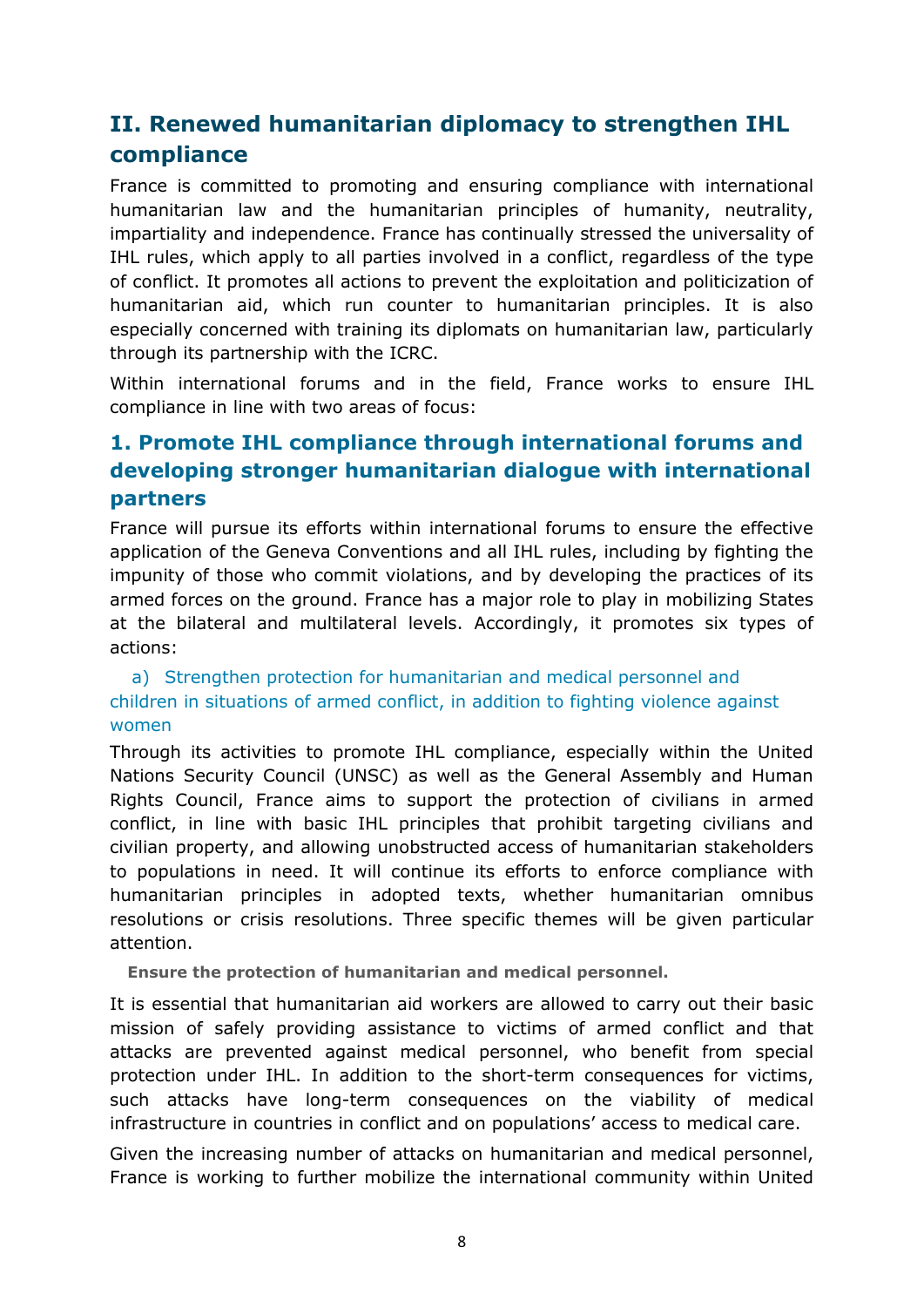Nations forums, especially the UNSC, which in 2014 adopted resolution 2175 on the protection of humanitarian personnel and UN and associated personnel in armed conflict. In 2016, France actively participated in adopting resolution 2286 through which the UNSC, which for the first time was called on to address the issue of attacks against medical personnel and infrastructure, condemned such attacks and asked all parties in armed conflict to comply with international humanitarian law. Within the framework of its UNSC presidency and in line with its commitment to the issue, France also organized a ministerial meeting on 31 October 2017 in New York on the protection of humanitarian and medical personnel in armed conflict. Following this meeting, 13 countries<sup>1</sup> signed a political declaration proposed by France through which they commit to shore up their national legislation and operational practices to protect medical personnel.

**Decision 1:** France commits to build a strong coalition of States to step up protection of humanitarian and medical personnel in conflicts, building on its initiative launched on 31 October 2017 at the UNSC, and to obtain support for the political declaration adopted at that time.

**Pursue its action to protect children in armed conflict, as part of its efforts to promote the Paris Commitments and Paris Principles.** 

France has long been committed to protecting children in armed conflict and has been especially active within the Security Council to ensure it tackles this issue. Since 1999, the Security Council has adopted nine resolutions pertaining to children in armed conflict (the most recent was resolution 2225, adopted on 18 June 2015). In particular, resolutions 1539 (2004) and 1612 (2005), adopted with France's backing, create a monitoring and reporting mechanism for six types of children's rights violations as well as a Security Council Working Group tasked with monitoring these violations. France worked to ensure that infringements of the first five of the six grave violations<sup>2</sup> will lead to a State's inclusion on the Secretary-General's black list (rather than only the recruitment of children, as allowed for by the original mechanism).

After the adoption of the Paris Principles and Paris Commitments in 2007, which set out concrete measures for prevention, fighting impunity, protecting children and reuniting them with their family or community, France organized a high-level conference in partnership with UNICEF in February 2018 to review the actions carried out over the past decade and to re-mobilize international partners on the fate of children in armed conflict. To date, 108 States have endorsed these texts.

**Decision 2:** France will pursue its efforts to promote the protection of children in armed conflict and will continue working with UNICEF to promote the universal adoption of the Paris Commitments and Paris Principles.

 $\overline{a}$ 

 $1$  In addition to France, the signatory countries were Sweden, Spain, Italy, Japan, Kazakhstan, the Netherlands, Peru, Senegal, Switzerland, Uruguay, Canada and Ukraine.

<sup>&</sup>lt;sup>2</sup> Killing and maiming of children, recruitment or use of children as soldiers, sexual violence against children, abduction of children, attacks against schools or hospitals, denial of humanitarian access for children.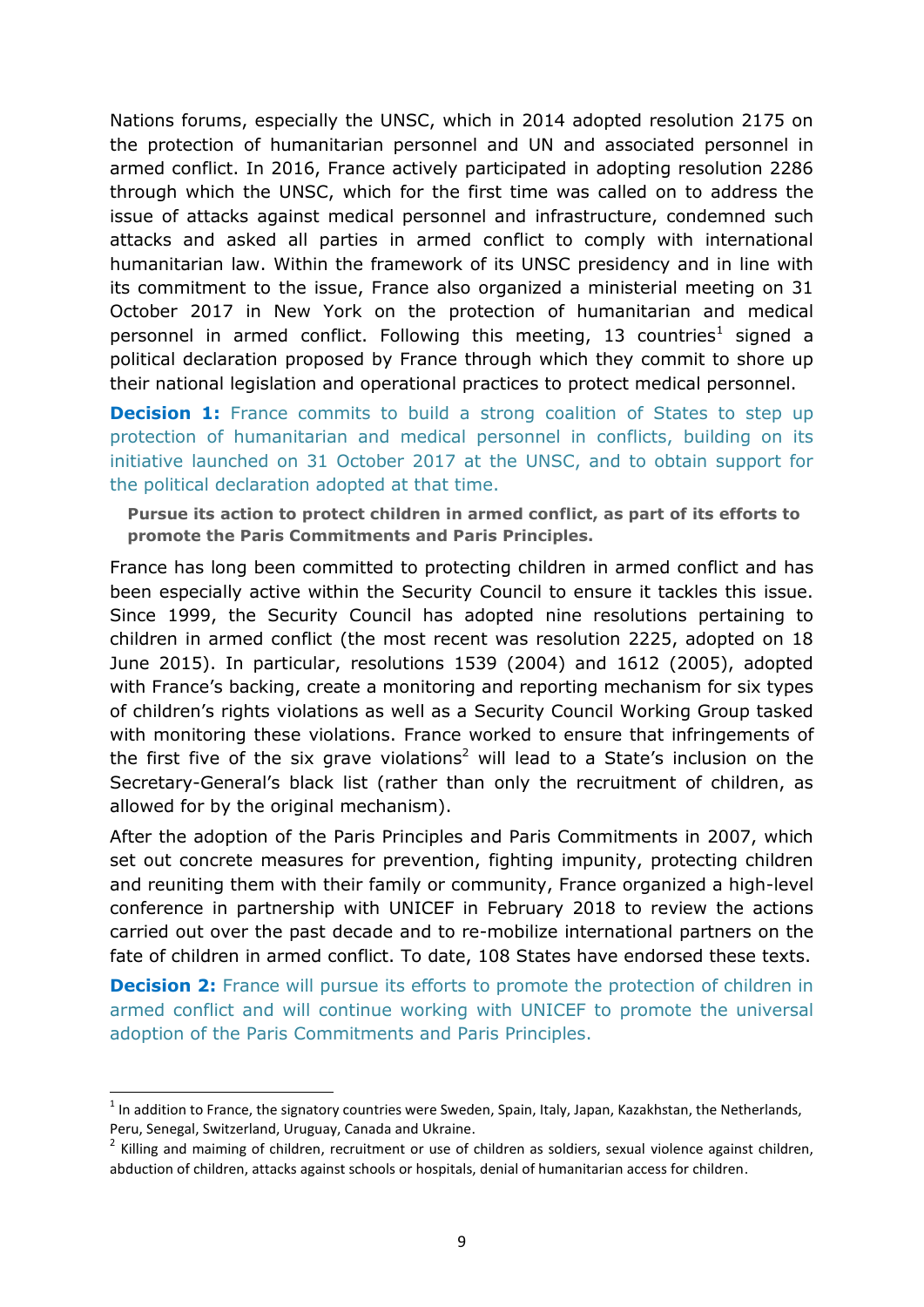**Combat the use of sexual violence against women in armed conflict as a war tactic and promote the Women, Peace and Security Agenda.**

With a view to implementing the UN Security Council's resolutions that make up the Women, Peace and Security Agenda, and France's International Strategy for Gender Equality 2018–2022, France is also focusing on the specific needs of women, in accordance with its commitments made during the World Humanitarian Summit. Women are often the first civilian victims of conflicts, with rape and sexual violence used against them as war tactics. France is continuing to fight against the regression of women's rights around the world, especially through the framework of the Ministry for Europe and Foreign Affairs' new Strategy for Gender Equality, presented on 8 March 2018.

**Decision 3:** France will pursue its commitment to the Women, Peace and Security Agenda by supporting actions that provide specific assistance to women and girls to further their reintegration and empowerment and especially incomegenerating activities.

b) Work to create a forum of States on compliance with international humanitarian law through discussions held for the International Conference of the Red Cross and Red Crescent

The International Conference of the Red Cross and Red Crescent, held every four years, is a unique forum that brings together States that are parties to the Geneva Conventions and the members of the International Red Cross and Red Crescent Movement to discuss issues related to implementing IHL.

Resolution 2, adopted during the 32nd International Conference of the Red Cross and Red Crescent (December 2015), "recommends the continuation of an inclusive, State-driven intergovernmental process based on the principle of consensus after the 32nd International Conference and in line with the guiding principles enumerated in operative paragraph 1 to find agreement on features and functions of a potential forum of States and to find ways to enhance the implementation of IHL using the potential of the International Conference and IHL regional forums in order to submit the outcome of this intergovernmental process to the 33rd International Conference".

France supports creating a new mechanism through this framework to strengthen IHL compliance. This mechanism, both non-binding and created on a voluntary basis, must avoid any politicization of any issues raised, in line with the guiding principles outlined in resolution 2 adopted by the 32nd Conference.

**Decision 4:** France will continue to participate in the intergovernmental process begun following the 32nd International Conference of the Red Cross and Red Crescent to reach an agreement on a potential forum of States to enhance compliance with international humanitarian law by creating a space for dialogue.

c) Pursue the initiative to regulate the use of the veto in the UNSC in cases of recognized mass atrocities that constitute flagrant violations of international humanitarian law

Given the paralysis of the Security Council in the Syrian crisis, in 2013 France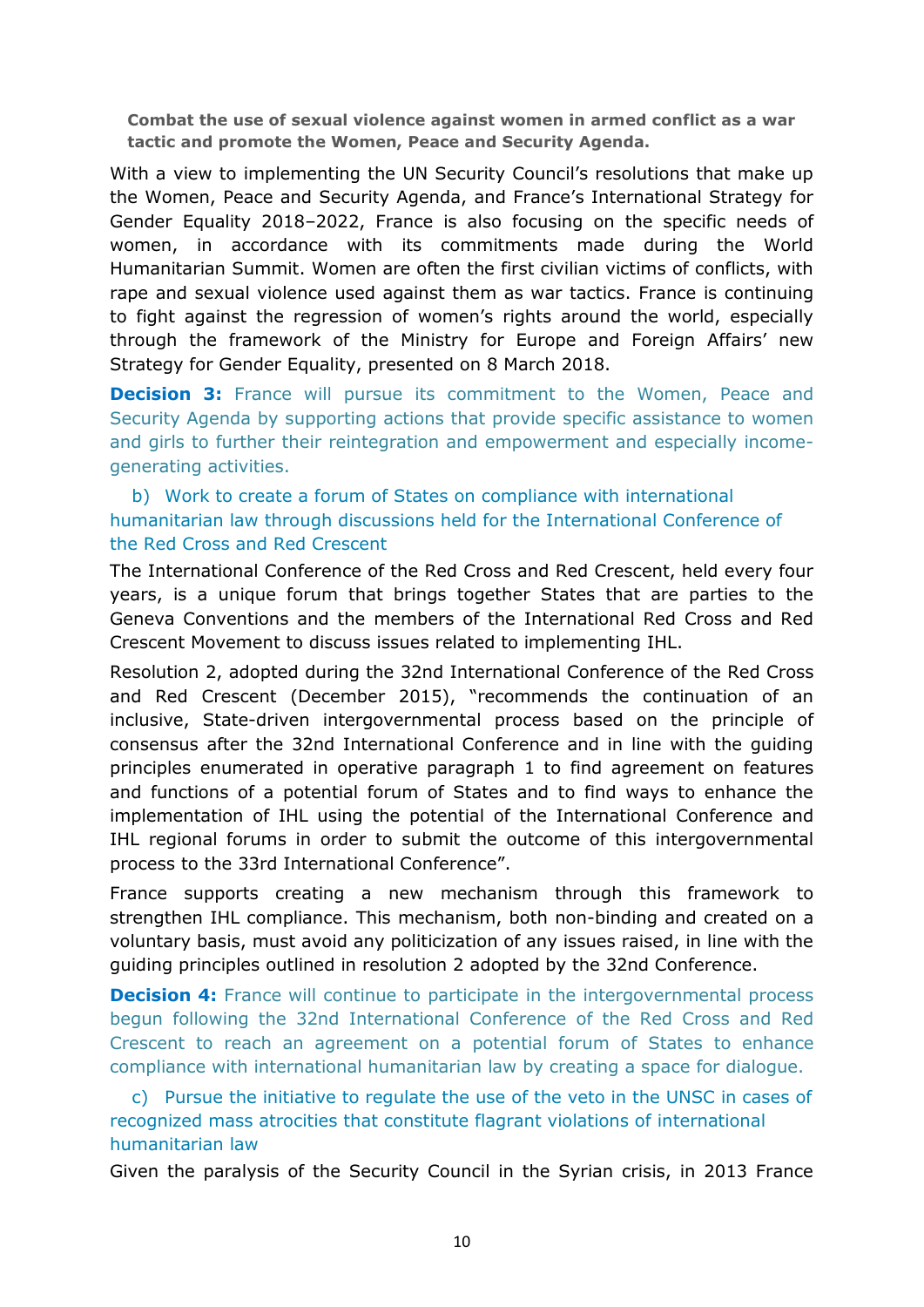proposed that the permanent members voluntarily, collectively and informally pledge not to use the veto in cases of recognized mass atrocities. This regulation would not involve any amendment to the UN Charter.

The veto initiative was received favourably by the United Nations and is now at the centre of debates on Security Council reform, and more generally, preventing mass atrocities. As of 1 September 2017, around a hundred countries had signed a political declaration presented by France and co-sponsored by Mexico to support these efforts.

To set the example, the French President announced on 28 September 2015, during the United Nations' 70th anniversary, that France would unilaterally refrain from using the veto to oppose a credible resolution to end a mass atrocity.

#### **Decision 5: France will pursue its efforts to rally as much support as possible, including from permanent members of the Security Council, for its goal of regulating the use of the veto in the event of mass atrocities.**

#### d) Combat the impunity of IHL violators

To ensure full compliance with IHL and international human rights law, France considers combatting impunity for crimes that violate IHL and human rights a top priority. At a time when conflicts and crises are becoming recurring and perpetual problems, France will continue to push for investigative mechanisms within the United Nations, such as the International, Impartial and Independent Mechanism under the auspices of the United Nations to facilitate investigations and help bring to justice those responsible for the most serious international law violations committed in Syria since March 2011. France also supports actions such as cooperating with the International Independent Investigation Commission on Syria under the Human Rights Council (HRC) and the mechanism to fight against impunity for crimes committed by Daesh in Iraq. This mechanism, which will be managed by a special adviser, was set up to gather evidence of war crimes, crimes against humanity and crimes of genocide committed in Iraq by persons affiliated with Daesh, and France will cooperate in its investigations in accordance with international commitments. France also remains committed to the International Partnership Against Impunity for the Use of Chemical Weapons, launched in Paris on 23 January 2018 and endorsed by 25 countries.

**Decision 6:** France will continue to combat impunity to the fullest extent, particularly with regard to IHL violations in conflicts, and especially in the Middle East.

e) Strive to achieve full recognition and application of international humanitarian law to cyberspace for armed conflicts and the use of potential lethal autonomous weapons systems (LAWS)

France considers that international law, and especially international humanitarian law, fully applies to cyberspace. Accordingly, any cyber warfare carried out during an international or non-international armed conflict must respect the rules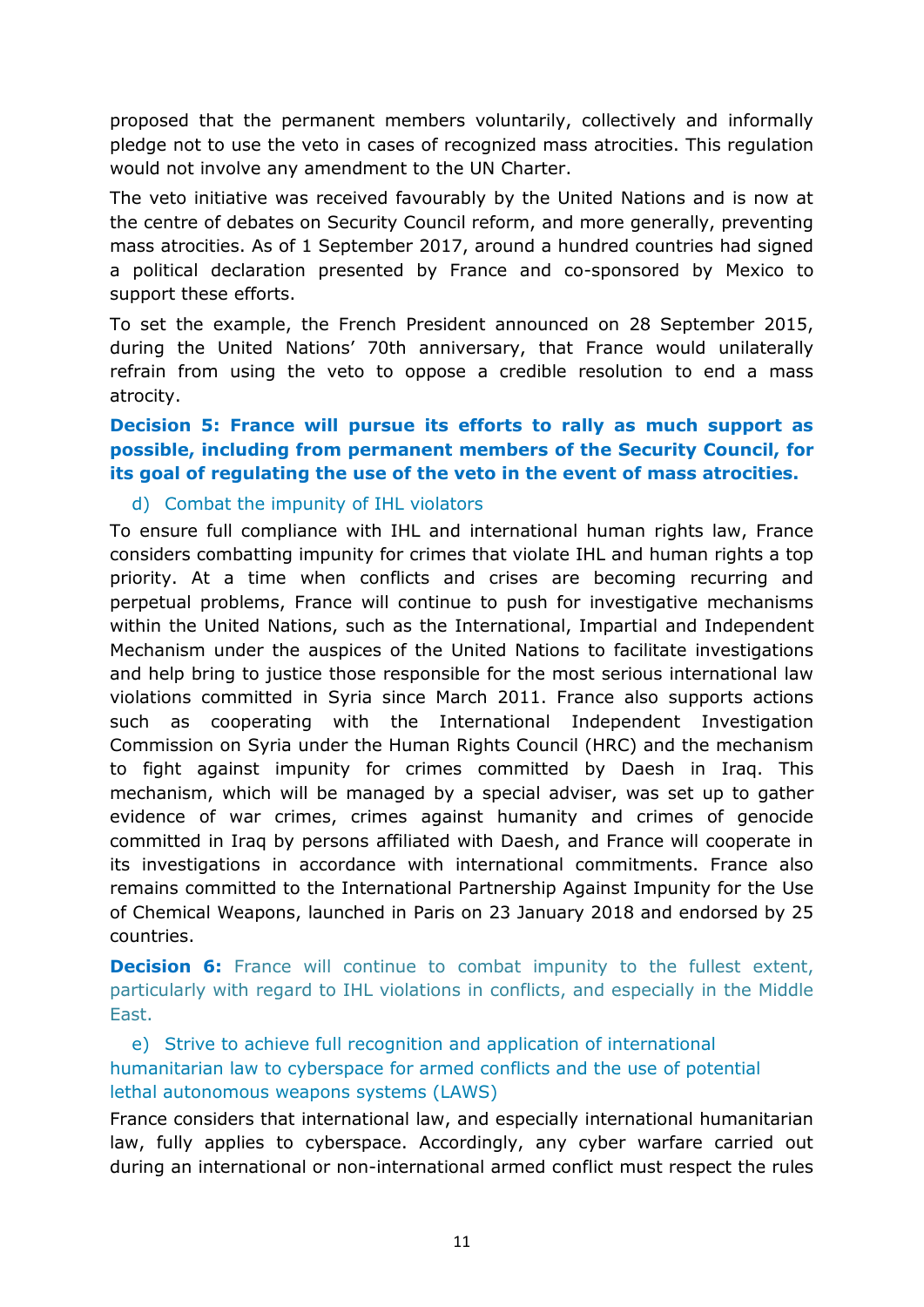applicable to hostilities in these situations. France actively participated in work by five UN Groups of Government Experts (GGEs) on Developments in the Field of Information and Communications Technologies (ICTs) in the context of international security. In its 2015 report, the fourth GGE noted that the principles of humanity, necessity, proportionality and distinction could be applicable to the use of ICTs by States in armed conflict situations. Future work within appropriate forums could lead to more precise definitions of these concepts and the way in which these principles are applied to different actors' actions in cyberspace.

The potential development of lethal autonomous weapons systems raises numerous ethical, legal and operational questions. This is why consideration of this issue – especially during international discussions by the Convention on Certain Conventional Weapons (CCW) – is of vital importance for France. In 2013, France initiated these discussions within the CCW, a forum that brings together diplomatic, technical and legal experts and provides a relevant framework in which to address this complex issue. Since that time, France has continued to make substantial contributions to the debates, by presiding over the work on the issue in 2014 and putting forward working documents and concrete proposals. LAWS are a prospective issue: to date, they do not exist and it is difficult to say where current technological advances stand in terms of their future existence or capacities. However, France does plan to take part in discussions on how potential LAWS are characterized, and reaffirms its position that IHL applies to them just as it does to any other weapons systems.

**Decision 7:** France will work with its partners and in relevant forums to ensure the full application of international humanitarian law to cyberspace. It will continue to actively participate in international discussions on lethal autonomous weapons systems within the Convention of Certain Conventional Weapons, especially as regards the application of international humanitarian law.

#### f) Develop humanitarian dialogue with our main partners

Efforts to promote advocacy and form a coalition to support IHL compliance at the multilateral level must be bolstered by supporting humanitarian dialogue with our main partners, whether with stakeholders of a conflict or emerging humanitarian actors with whom partnerships should be established.

**Decision 8:** France will develop constructive and demanding humanitarian dialogue through regular consultations with its main partners, whether parties to a conflict or emerging humanitarian actors, to promote IHL compliance and encourage possible cooperation.

This commitment within international forums will go hand in hand with efforts on the ground to strengthen IHL compliance by French and foreign armed forces.

#### <span id="page-11-0"></span>**2. Strengthen and promote the operational practices of the armed forces**

The French Ministry for the Armed Forces is the main stakeholder in communicating IHL principles to its armed forces and partners as well as in the operational implementation of IHL on the ground. Accordingly, it considers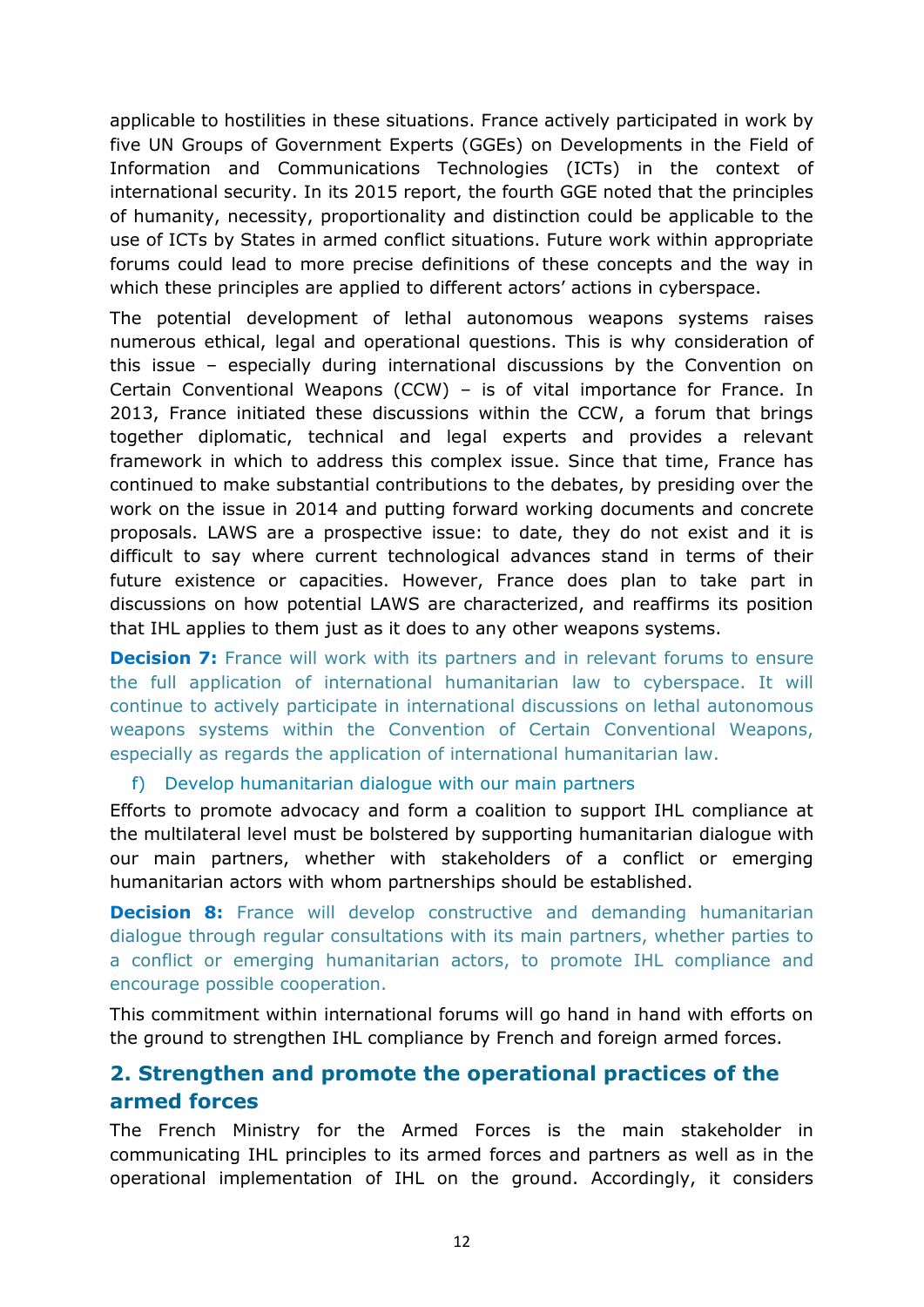training of the armed forces in international humanitarian law to be a priority. All military personnel learn about the ethical and moral rules related to their profession during basic training. Subsequently and throughout their service, and especially when preparing for a military deployment, all military personnel, regardless of rank, are reminded about the rights and duties of soldiers with regard to national and international law, and particularly international humanitarian law. The Ministry also ensures training for legal advisers who will be assigned to various command levels of foreign theatres of operations.

With regard to their responsibility to communicate and ensure compliance with international humanitarian law, the legal advisers of the Ministry for the Armed Forces receive specific training, including to certify their aptitude to be assigned to various command levels of foreign theatres of operations. They also participate in multiple training programmes held in France or abroad, especially those at the International Institute of Humanitarian Law (IIHL) in San Remo for military officers and lawyers from around the world. Since 2016 and in cooperation with the International Organisation of La Francophonie, the IIHL has trained officers from countries providing troops and formed police units to UN peacekeeping missions. These training programmes help ensure that national training meets ethical and professional requirements (especially pertaining to international humanitarian law and rules of conduct in military operations). France has also deployed officers to EU training missions for armed forces in Mali (EUTM Mali), Central African Republic (EUTM RCA) and, more recently, the G5 Sahel Joint Force.

For its operational practices for civilian protection in armed conflict, France targets efforts on humanitarian and medical personnel, in connection with the political initiative endorsed by France and 12 other States on 31 October 2017, as well as on the most vulnerable populations, such as children. France is dedicated to promoting a policy to improve the protection of children in armed conflict, in keeping with its recent commitments undertaken during the "Protecting Children from War" ministerial conference to protect children in armed conflict (held in Paris in February 2017), the Vancouver Principles in 2017, and the Safe Schools Declaration.

**Decision 9:** France will pursue its efforts to communicate IHL principles to its armed forces and abroad. It will continue implementing its operational practices for protecting civilians in external theatres of operations.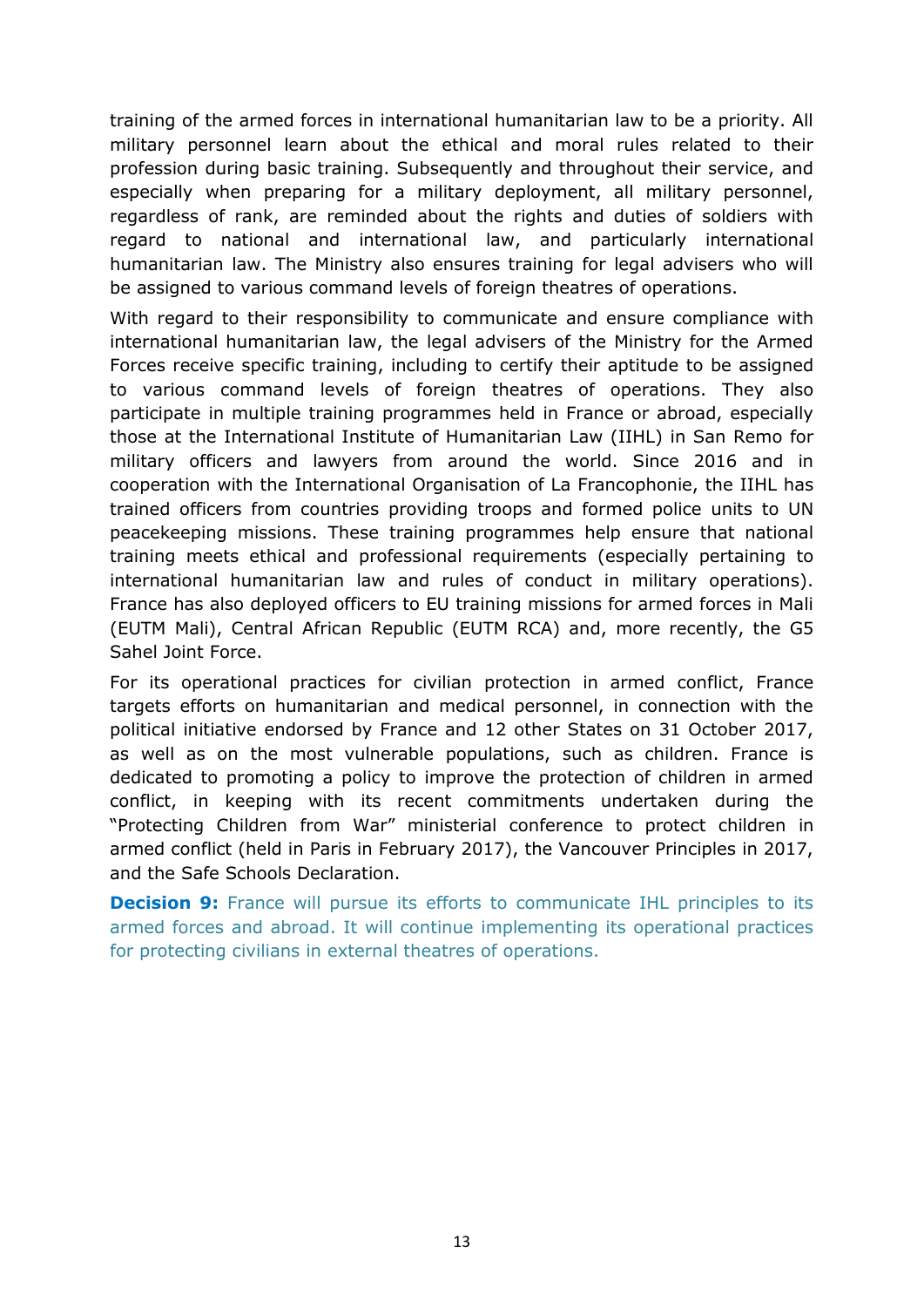# <span id="page-13-0"></span>**III. Greater resources for more effective action**

# <span id="page-13-1"></span>**1. A significant increase in resources for French humanitarian action**

French humanitarian aid has three main components:

- International contributions to United Nations humanitarian agencies and the ICRC.
- French Food Aid (AAP) is granted by decision of the Interministerial Food Aid Committee (CIAA) and funds actions to improve resiliency and food security through NGOs and international organizations (mainly the World Food Programme, as well as the FAO, UNRWA, UNICEF and ICRC).
- The Emergency Humanitarian Fund (FUH), which finances emergency humanitarian actions through subsidies to NGOs, payments to international organizations or state interventions (agency lines of credit; deployment of personnel and equipment). The FUH also covers the support fund for the victims of ethnic and religious violence and crisis resolution appropriations. Finally, it receives voluntary contributions from local and regional authorities.

To provide an adequate response to growing needs, France will allocate greater resources to these humanitarian aid instruments, as part of its increased official development assistance (set to rise to 0.55% of GDP in 2022).

The Interministerial Committee for International Cooperation and Development (CICID), convened by the Prime Minister on 8 February 2018, undertook a strong commitment in this respect, announcing that "France […] will play its part to increase global funding for humanitarian action and post-crisis stabilization. In 2022, it will make a bilateral and multilateral contribution of €500 million to these actions, channelled through the Emergency Humanitarian Fund, the UN's humanitarian agencies and bilateral commitments such as the French Food Aid Programme." The French contribution to humanitarian action will be more than triple compared to 2017.

These greater resources, coupled with France's contributions to the European Union's humanitarian budget (France is the second leading contributor to the EU budget and second largest humanitarian donor in the world), make France one of the top three European donors and top five global donors for humanitarian action. Larger voluntary humanitarian contributions to United Nations agencies and programmes as well as the ICRC will enable France to remain amongst the major donors and influence fund and agency strategies.

**Decision 10:** France will provide a total of €500 million in humanitarian aid contributions to become one of the top three European donors and one of the top five global donors.

To support this new dynamic, France will strive to mobilize complementary resources. Accordingly, it will extend its policy of collaboration with companies and corporate foundations, including with 23 organizations that signed humanitarian partnership agreements on 19 December 2017 with the Ministry for Europe and Foreign Affairs. It will encourage local and regional authorities and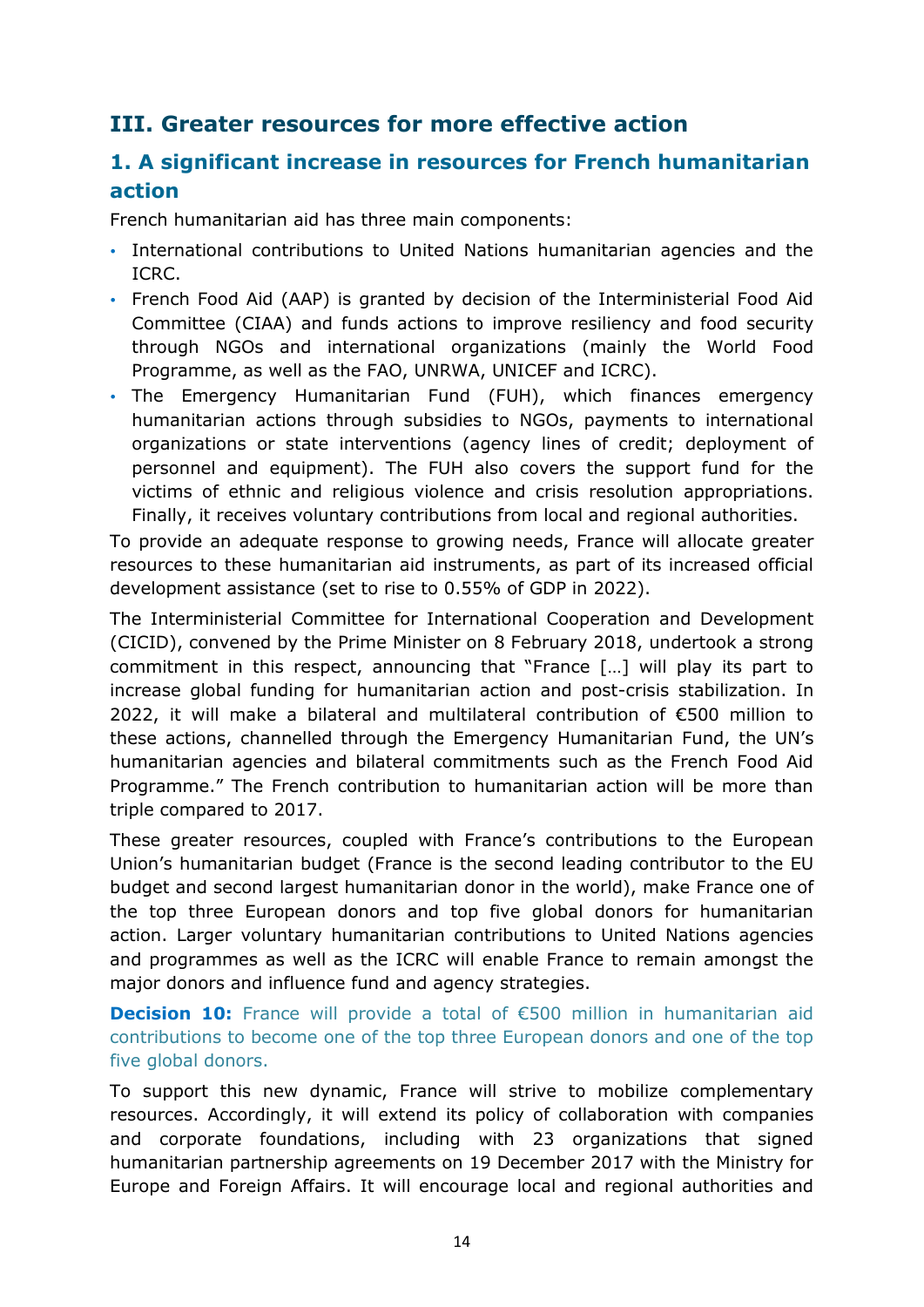individuals who wish to participate in humanitarian crisis response efforts by allocating state resources for humanitarian action expertise to shore up support funds created for this purpose. Finally, it will bolster exchanges with large emerging countries to encourage them to contribute more to international humanitarian efforts and help them structure their humanitarian action as needed.

Along with these increased resources, greater effectiveness and transparency must also be ensured.

#### <span id="page-14-0"></span>**2. Renewed efforts for transparency and accountability**

Increased resources devoted to humanitarian action, whether bilateral or multilateral, require greater transparency and accountability for how that aid is used, not only to report France's humanitarian action to its citizens, national representatives and the international community, but to improve efficiency as well. It is a matter of ensuring legitimacy and credibility for French humanitarian action.

France's many humanitarian stakeholders and instruments are assets that must be combined with strong dialogue to ensure that information about projects is widely available and fully communicated with the public. Funding assessment procedures will be improved to achieve greater accountability on project results and help new projects better take into account lessons learned. Funding will be exhaustively tracked through various databases on humanitarian action (EDRIS for the European Commission, FTS for the United Nations, DAC for the OECD, IATI), France's annual report on humanitarian action, and the crosscutting French policy document on official development assistance submitted to the French Parliament.

**Decision 11:** The French institutions involved in humanitarian action will draw up a new methodology and simplified tracking tool for humanitarian funding that is more accessible and used by all relevant departments.

Aid beneficiaries must also be held to account. Accordingly, France reaffirms its endorsement of the Core Humanitarian Standard on Quality and Accountability (CHS) and to the Inter-Agency Standing Committee's (IASC) five accountability commitments to affected populations. France will encourage the partners it funds to implement feedback mechanisms and help them revise their projects accordingly.

# <span id="page-14-1"></span>**3. Improved efficiency through harmonization and streamlining**

In recent years, donor demands for access to and reporting of funding procedures have risen considerably. While these shifts correspond to a legitimate desire to improve accountability as humanitarian aid budgets have increased, they have also had negative effects. More burdensome procedures and bureaucracy slow access to funding: the average time between project presentation and receipt of funds is between three and four months at the global level. This weakens stakeholders' ability to respond quickly to humanitarian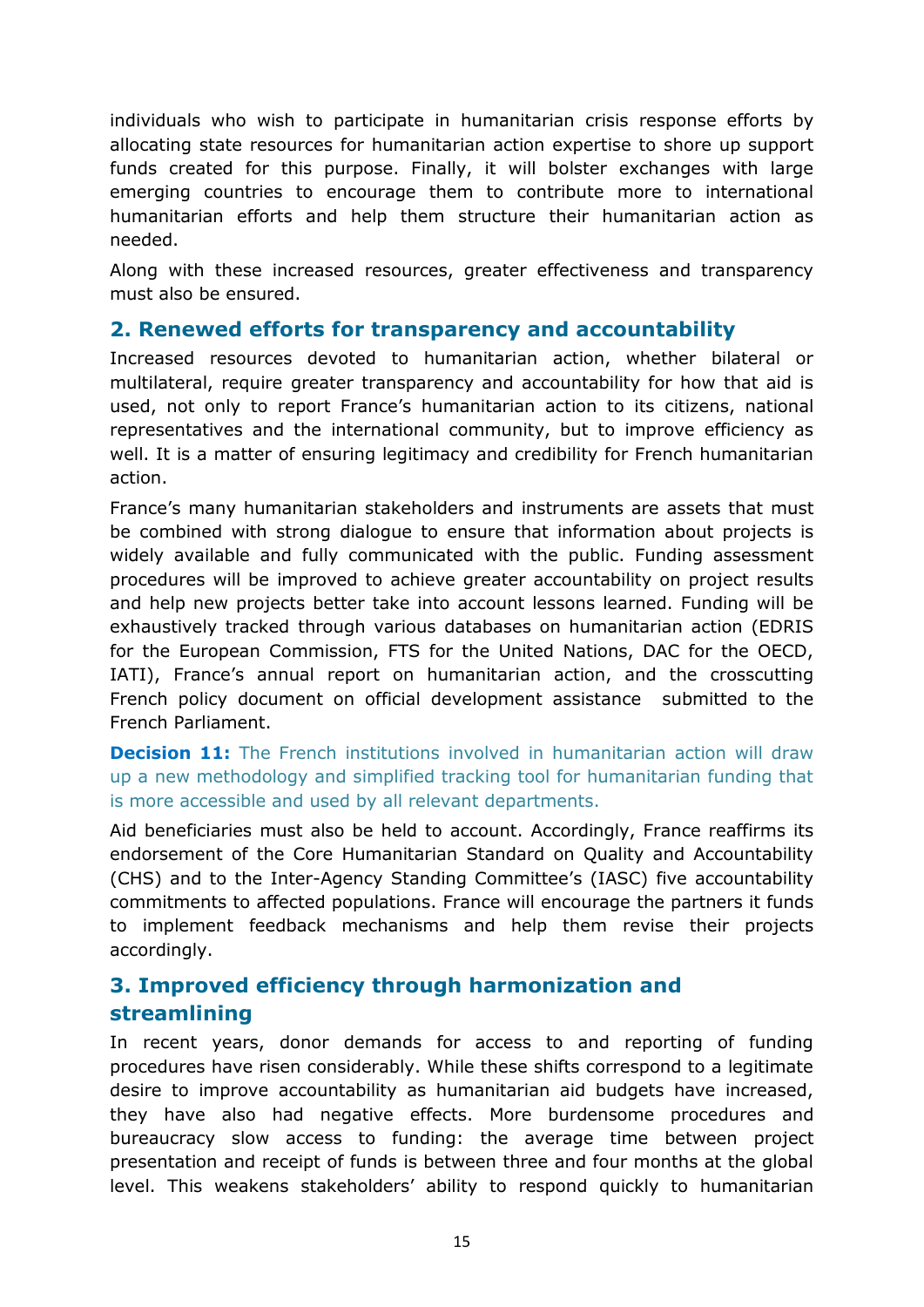crises and absorbs substantial resources, to the detriment of meeting populations' needs. It also encourages the creation of large structures, consolidation and standardization, to the detriment of a diverse humanitarian system to which more flexible, medium-sized organizations could be a genuine asset. Finally, it hampers efforts to grow support for local stakeholders.

Increased demands for transparency and accountability must not come at the expense of effectiveness and diversity. France, which has always been committed to maintaining flexible methods of access and reporting, will pursue its efforts at the national and international levels, advocating for process harmonization and streamlining. Accordingly, from 2018 it will adopt the pilot project to harmonize and streamline the reporting processes put forward in the Grand Bargain for all its bilateral humanitarian response funding mechanisms.

**Decision 12:** From 2018 France will adopt the pilot project to harmonize and streamline the reporting processes put forward in the Grand Bargain for all its bilateral humanitarian response funding mechanisms.

France will also work to increase efficiency through innovation (partnerships with non-traditional stakeholders, using new technologies and approaches in humanitarian responses, innovative funding schemes, etc.) and will continue to support the French research ecosystem in the humanitarian field. In particular and when relevant, France will seek to provide aid through cash transfers (which may, depending on the situation, help strengthen beneficiary dignity, reduce costs by limiting logistical operations and increase resilience by supporting local production) and to implement the ten principles on cash-based assistance adopted by the European Council on 22 June 2015.

In addition to mobilizing the dedicated departments, these efforts will utilize the entire Ministry for Europe and Foreign Affairs network – especially its embassies, where humanitarian experts play a decisive role in delivering aid – and its partners (United Nations agencies, the International Red Cross and Red Crescent Movement, NGOs, companies and corporate foundations, etc.), with which France will maintain strong dialogue.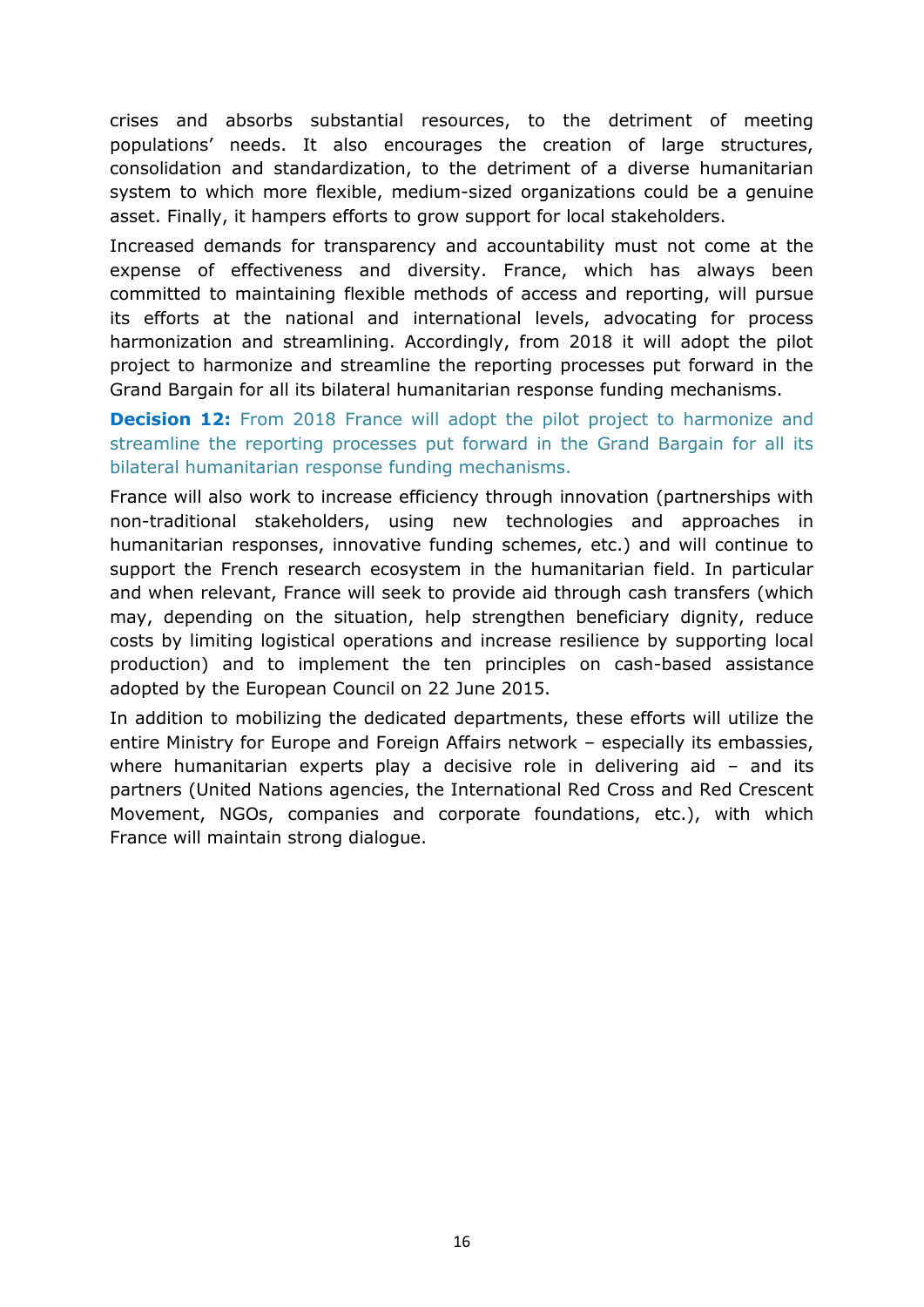# <span id="page-16-0"></span>**IV. Integrating humanitarian action into sustained crisis support**

#### <span id="page-16-1"></span>**1. Bolster the humanitarian-development nexus**

On 8 February 2018, the CICID announced that France would "work to strengthen […] coordination between short-term emergency response instruments (humanitarian, stabilization) and long-term instruments […] and ensure implementation of the humanitarian-development nexus".

Coordinating immediate responses to a humanitarian crisis and sustained efforts to address the causes and consequences of the crisis has long been a concern. However, it has become more pressing with recent shifts in the types of crises around the world, such as crises due to geopolitical conflict giving way to those of a more socio-political nature; the soaring number of prolonged crises; crises with interconnected economic, social, security and environmental aspects; and the regionalization and globalization of crises and their consequences. These issues have created veritable "humanitarian traps".

Now more than ever, moving past emergency humanitarian responses – which remain indispensable – is crucial to break the vicious cycles by addressing the root causes of fragility. The aim, endorsed by both the European Union (European Council conclusions from 19 May 2017) and the United Nations (New Way of Working), is to base support on population needs rather than aid stakeholders' conventional scopes of action. The silo mentality must also be overcome to enable coordinated action that leverages expertise from professional development and humanitarian communities and the comparative advantages of their respective actions.

Providing a sustained response to emergency situations also requires preventive action and making humanitarian aid part of a comprehensive approach to crisis and fragility management that includes diplomacy, peacekeeping, emergency, stabilization and development actions.

France supports joint analysis of the context, risks, factors of fragility, population needs and national and local capacities. Where possible, this joint analysis should result in concerted planning of actions on the ground based on humanitarian and development stakeholders' priorities and contributions. This implies close cooperation between these two communities, in line with their respective mandates and without compromising humanitarian principles.

The French mechanism has undergone considerable reforms in recent years to strengthen the humanitarian-development nexus:

- A stabilization mission tasked with supporting the initial steps in crisis recovery (socioeconomic development, reconciliation, governance support, reestablishment of public services, demining, etc.) was created by the Crisis and Support Centre (CDCS) of the Ministry for Europe and Foreign Affairs.
- The Peace and Resilience Fund, which seeks to reduce vulnerabilities, was created by the Agence Française de Développement (French Development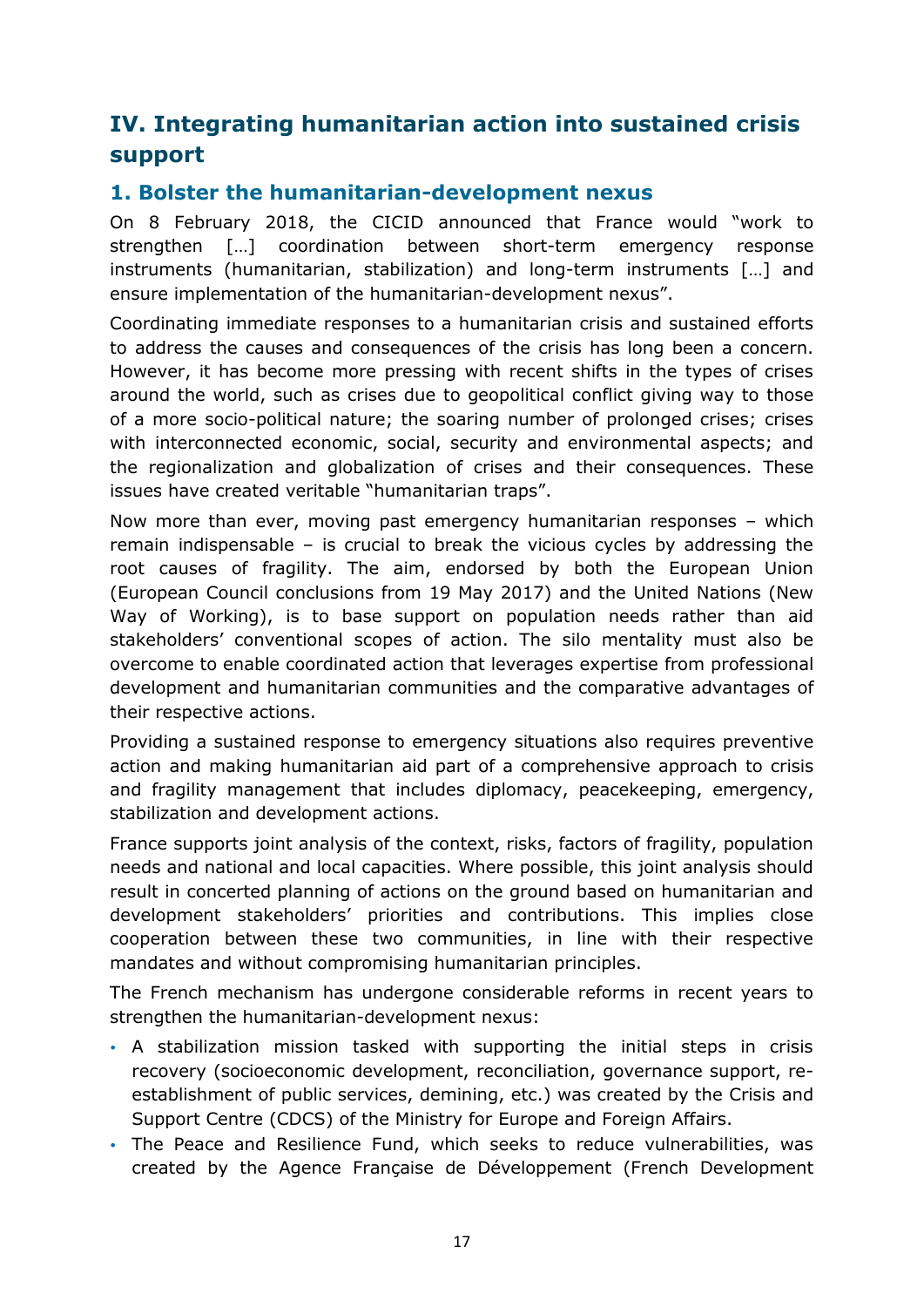Agency, AFD) and receives annual funding of  $E100$  million to address the chronic causes of crises and prevent their regional spread. The CICID of 8 February 2018 decided to double this budget by 2020. The fund rounds off an array of financial instruments (calls for crisis and crisis recovery projects, funds for education and crisis recovery expertise, crisis and conflict intervention tools, 10% reserve of the NGO mechanism) designed to facilitate the AFD's intervention in crisis situations. The AFD has a crosscutting unit specialized in vulnerability response (Crisis and Conflict Unit) and in 2017 it adopted a crosscutting intervention framework on vulnerability.

- A French response strategy to situations of fragility was adopted during the CICID of 8 February 2018, which places prevention, resilience building and addressing chronic causes of fragility at the core of its comprehensive approach that seeks to capitalize on the comparative advantages and complementary actions of all French stakeholders (diplomacy, security, humanitarian, stabilization, development).
- At the strategic level, a framework for cooperation between French humanitarian and development stakeholders was created, with interministerial consultation meetings on countries dealing with crisis and post-crisis situations. At the operational level, bimonthly consultation meetings are held between the CDCS (humanitarian, stabilization) and the AFD (development) to carry out joint analyses and planning. Several joint projects have already been put in place.

An additional phase will be initiated with a new mechanism to coordinate calls for crisis and post-crisis humanitarian and stabilization projects supported by the AFD and funding from the CDCS, which will help systematize this joint approach and raise its visibility.

The AFD's Strategic Orientation Board, which meets annually and is chaired by the Ministry for Europe and Foreign Affairs, will examine the actions undertaken to strengthen the humanitarian-development nexus.

**Decision 13:** France will develop a long-term strategy, as early as the emergency response phase and where justified by the context or crisis, to respond to post-crisis challenges and recovery, developed jointly by the French Government and all humanitarian response and development stakeholders. A mechanism to coordinate the CDCS humanitarian and stabilization actions and calls for crisis and post-crisis projects supported by the AFD will implement this strategy on the ground.

Generally speaking, France is committed to strengthening coordination between humanitarian and development actions by aligning its Humanitarian Strategy with French policy guidelines for international solidarity as set out by the CICID, convened by the Prime Minister on 8 February 2018. France made clear its desire to "direct more of its official development assistance towards […] crisis and fragility responses", a priority in which humanitarian action plays an essential role. France is committed to emphasizing education, climate, healthcare and gender equality.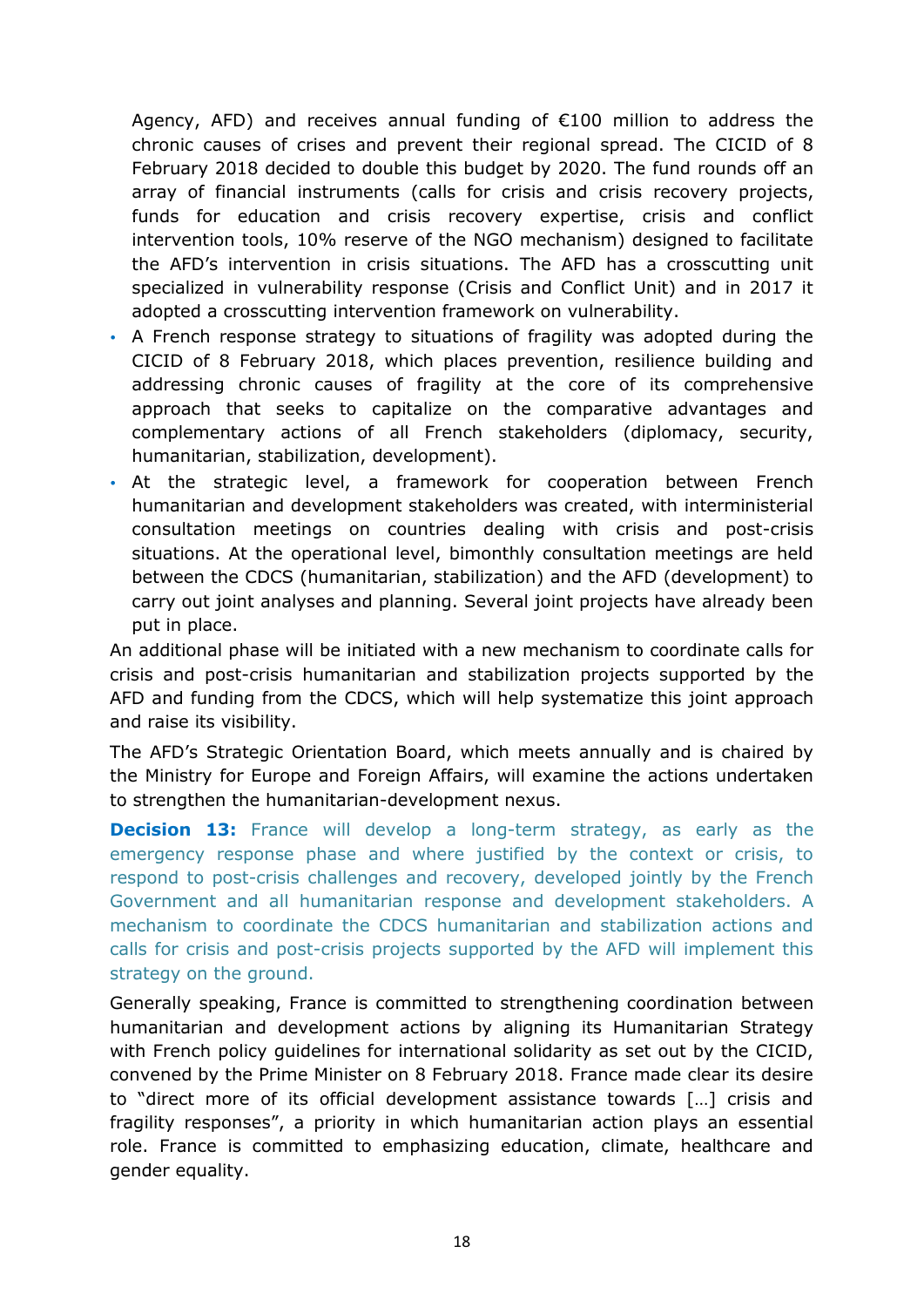France will earmark a significant portion of its humanitarian aid for education projects in emergency situations, especially through its partnership with UNICEF. Additionally, it will support victims of natural disasters, which are increasingly linked to climate change, and implement natural disaster preparedness and risk reduction programmes. It will also pursue its efforts in the field of healthcare as well as for related water and sanitation actions. Finally, because women are the first victims of armed conflicts and forced displacements as well as key stakeholders in conflict resolution and recovery, France – which has endorsed a call to action against gender-based violence in emergency situations – will apply a gender marker to support gender equality in humanitarian projects. More generally, it will shore up its efforts to include the most vulnerable populations in the humanitarian response, and especially people with disabilities, in line with the commitments of the Charter on Inclusion of Persons with Disabilities in Humanitarian Action.

**Decision 14:** France will apply the OECD's gender marker to all of its bilateral humanitarian projects and will continue to advocate for UN and European agencies, funds and programmes to include it.

At the multilateral level, France will continue to promote the humanitariandevelopment nexus by improving coordination between humanitarian action, the United Nations development system and international financing institutions, which must do more to support social sectors in fragile countries. In view of this, France will support the creation of the Joint Steering Committee to Advance Humanitarian and Development Cooperation requested by the Secretary-General as part of the UN development system reform. It will also advocate to ensure the committee has sufficiently ambitious goals to be effective and that lines of accountability are established between the resident coordinator/humanitarian coordinator and the OCHA to guarantee OCHA's support for the coordinator. Another aspect of the humanitarian-development nexus will be to select resident coordinators with expertise in humanitarian action, especially when they are assigned the double role of resident and humanitarian coordinator, as set out in the reform. The best coordination will require a joint analysis of needs and planning. To this end, and as outlined by the reform, France would like for multiannual humanitarian response plans to be harmonized with the planning frameworks (UNDAF) to set and reach common goals. Finally, the restructuring of the United Nations Development Group (UNDG) – which, depending on the topic, plans to work with the OCHA and the Office of the High Commissioner for Human Rights (OHCHR) via the core group that meets four times a year – should help improve coordination on the ground.

France, which was a driving force behind OCHA's creation in 1991, is committed to strengthening coordination amongst multilateral and bilateral donors and will continue such efforts in European and international bodies. Accordingly, it supports the development of mechanisms to combine resources from different donors, such as multi-donor and inter-agency pooled funds, to which it plans to contribute based on available means.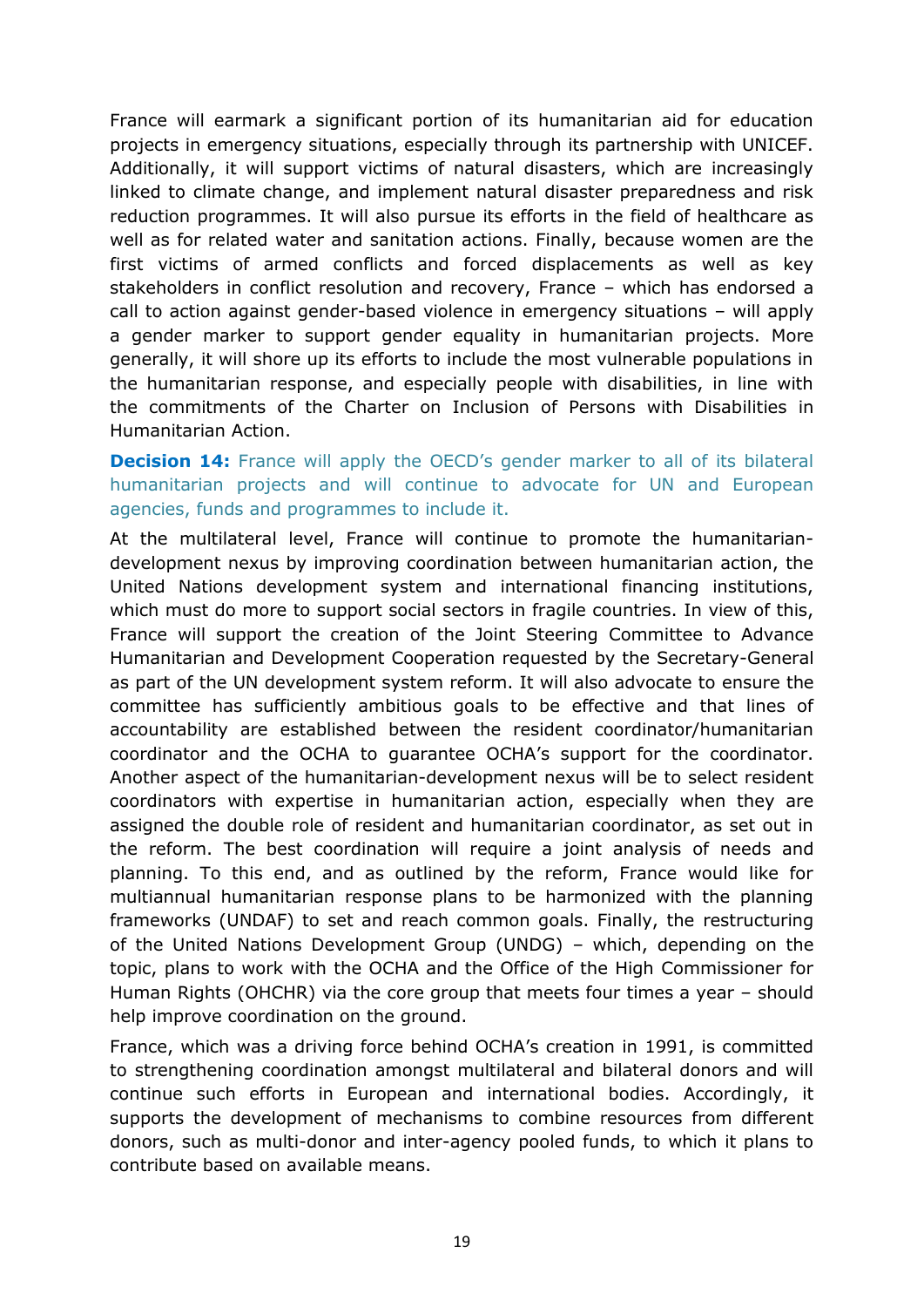#### <span id="page-19-0"></span>**2. Build local stakeholders' capacities**

This commitment to an approach that seeks to break down the silo mentality between short-term and long-term stakeholders goes hand in hand with capacity-building efforts for local stakeholders with a view to developing subsidiarity and appropriation rather than solely providing aid. Local stakeholders on the ground (public authorities, national societies of the Red Cross or Red Crescent, local civil society organizations) are often the first to take on humanitarian aid responsibilities. Their actions are decisive in improving crisis responses in terms of effectiveness (better access to populations, interventions that suit the context and beneficiary needs), efficiency (reduced costs, ability to assist greater numbers of beneficiaries), and especially sustainability and increased local resilience. As the 2016 World Humanitarian Summit stated, aid must be "as local as possible, as international as necessary". The Grand Bargain sets its signatories the task of allocating 25% of their funding to local stakeholders. International and local stakeholders are and will remain crucial and complementary in the coming years. This complementarity must be preserved while consolidating partnerships to further strengthen local stakeholders' capacities and autonomy.

Accordingly, France will rely on a capacity-building mechanism for local stakeholders to give each NGO project financed by the Emergency Humanitarian Fund a portion of funds for local stakeholder capacity building. A local marker will measure France's support, either direct or indirect, to local stakeholders and capacity-building efforts.

**Decision 15:** France will rely on a capacity-building mechanism for local stakeholders to give each NGO project financed by the Emergency Humanitarian Fund a portion of funds for capacity building of their local partners. It will also increase its funding for local stakeholders and will implement a marker to measure the degree of localization of its humanitarian action.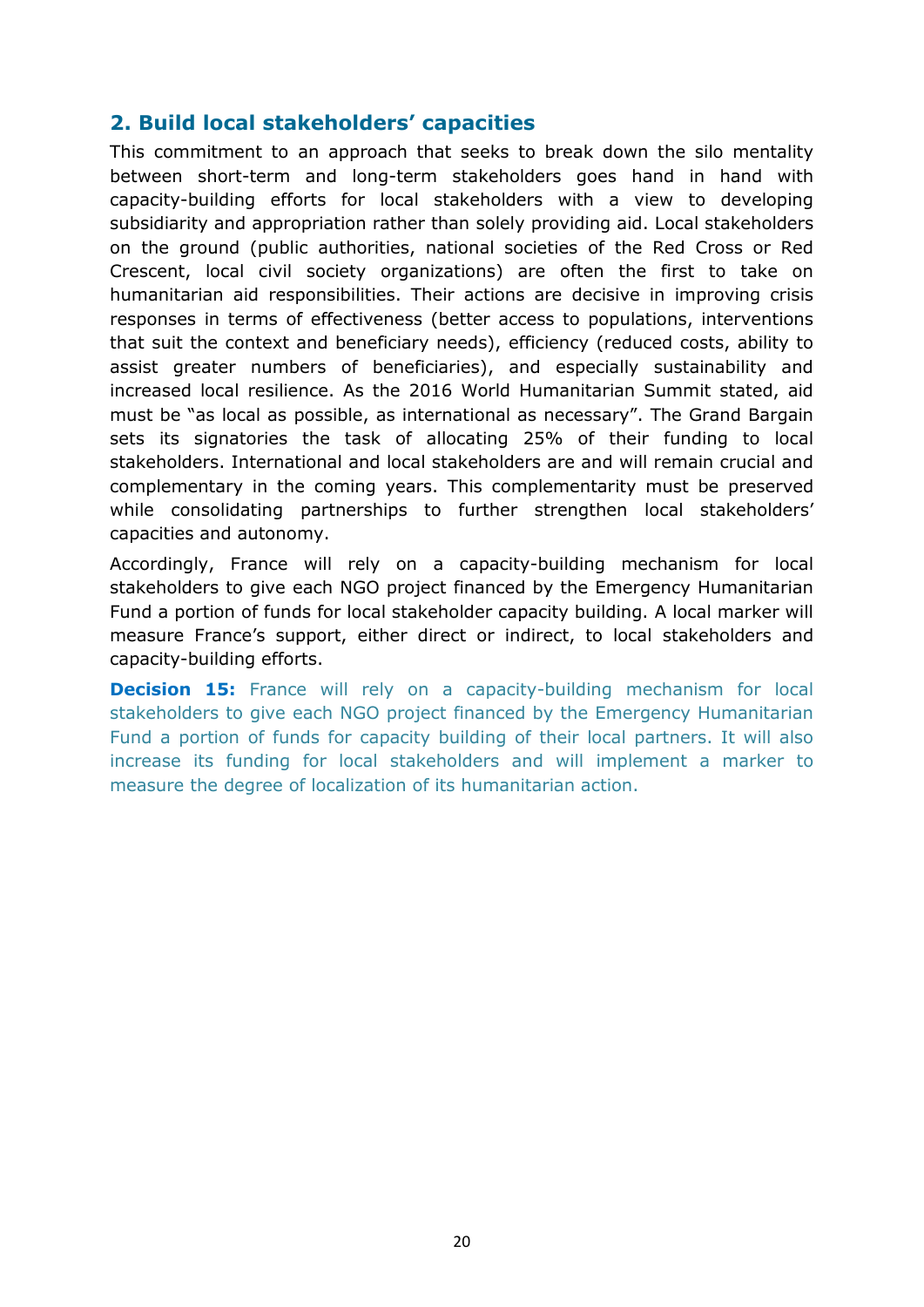# <span id="page-20-0"></span>**The 15 decisions of France's humanitarian strategy 2018–2022**

**1.** France commits to build a strong coalition of States to step up protection of humanitarian and medical personnel in conflicts, building on its initiative launched on 31 October 2017 at the UNSC, and to obtain support for the political declaration adopted at that time.

**2.** France will pursue its efforts to promote the protection of children in armed conflict and will continue working with UNICEF to promote the universal adoption of the Paris Commitments and Paris Principles.

3. France will pursue its commitment to the Women, Peace and Security Agenda by supporting actions that provide specific assistance to women and girls to further their reintegration and empowerment and especially income-generating activities.

**4.** France will continue to participate in the intergovernmental process begun following the 32nd International Conference of the Red Cross and Red Crescent to reach an agreement on a potential forum of States to enhance compliance with international humanitarian law by creating a space for dialogue.

**5.** France will pursue its efforts to rally as much support as possible, including from permanent members of the Security Council, for its goal of regulating the use of the veto in the event of mass atrocities.

**6.** France will continue to combat impunity to the fullest extent, particularly with regard to IHL violations in conflicts, and especially in the Middle East.

**7.** France will work with its partners and in relevant forums to ensure the full application of international humanitarian law to cyberspace. It will continue to actively participate in international discussions on lethal autonomous weapons systems within the Convention of Certain Conventional Weapons, especially as regards the application of international humanitarian law.

**8.** France will develop constructive and demanding humanitarian dialogue through regular consultations with its main partners, whether parties to a conflict or emerging humanitarian actors, to promote IHL compliance and encourage possible cooperation.

**9.** France will pursue its efforts to communicate IHL principles to its armed forces and abroad. It will continue implementing its operational practices for protecting civilians in external theatres of operations.

**10.** France will provide a total of €500 million in humanitarian aid contributions to become one of the top three European donors and one of the top five global donors.

**11.** The French institutions involved in humanitarian action will draw up a new methodology and simplified tracking tool for humanitarian funding that is more accessible and used by all relevant departments.

**12.** From 2018 France will adopt the pilot project to harmonize and streamline the reporting processes put forward in the Grand Bargain for all its bilateral